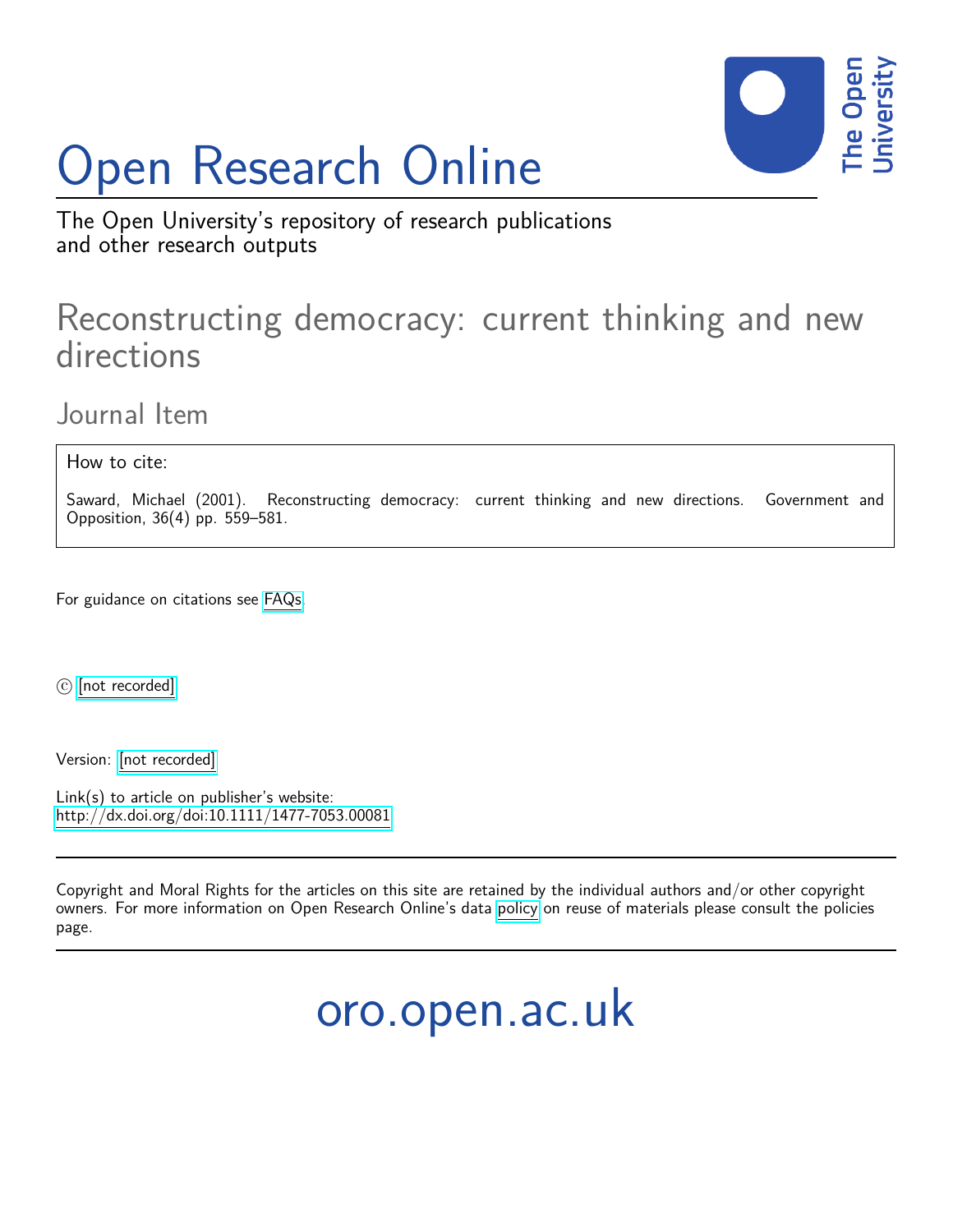## **Reconstructing Democracy: Current Thinking and New Directions**

TODAY'S DEMOCRATIC THEORY OFFERS SKETCHES OF TOMORROW'S democratic polity. How innovative, and how compelling, are the visions it offers us? This article explores possible democratic futures by scanning a selection of today's key democratic innovations *cosmopolitan, deliberative, 'politics of presence', ecological, associative and party-based direct models* — in the light of a set of six central issues useful for examining the core aspects of democratic theories. It concludes by suggesting a way forward in which insights from diverse innovations might helpfully be accommodated within an overarching framework. Overall, it represents a deliberate attempt at a bird's eye view of the subject; the aim is to be suggestive rather than definitive. The scope of the analysis is broad but quite strictly qualified in the following ways: the six innovative ideas scrutinized arise from, and largely address, countries of the rich North rather than the developing South; they do not exhaust the range of current innovations in democratic theory; and they are based largely on English-language sources.

A convincing yardstick is needed if we are to call any idea 'new' or 'innovative' (even accepting that much that passes for new is a repackaging of something much older). I suggest that any theory of democracy will offer answers to certain key questions (which, for ease of reference, are designated 'A-F', below and subsequently).

A — how ought the political unit and political community in which democracy is to be practised be understood, in terms of geography, population size, the terms of membership (or citizenship) and degree of cultural homogeneity?

B — what constitutional constraints should democratic majorities face, if any? What rights, if any, should be guaranteed to members or citizens of a democracy?

 $C -$  to what degree and over what concerns should distinct sub-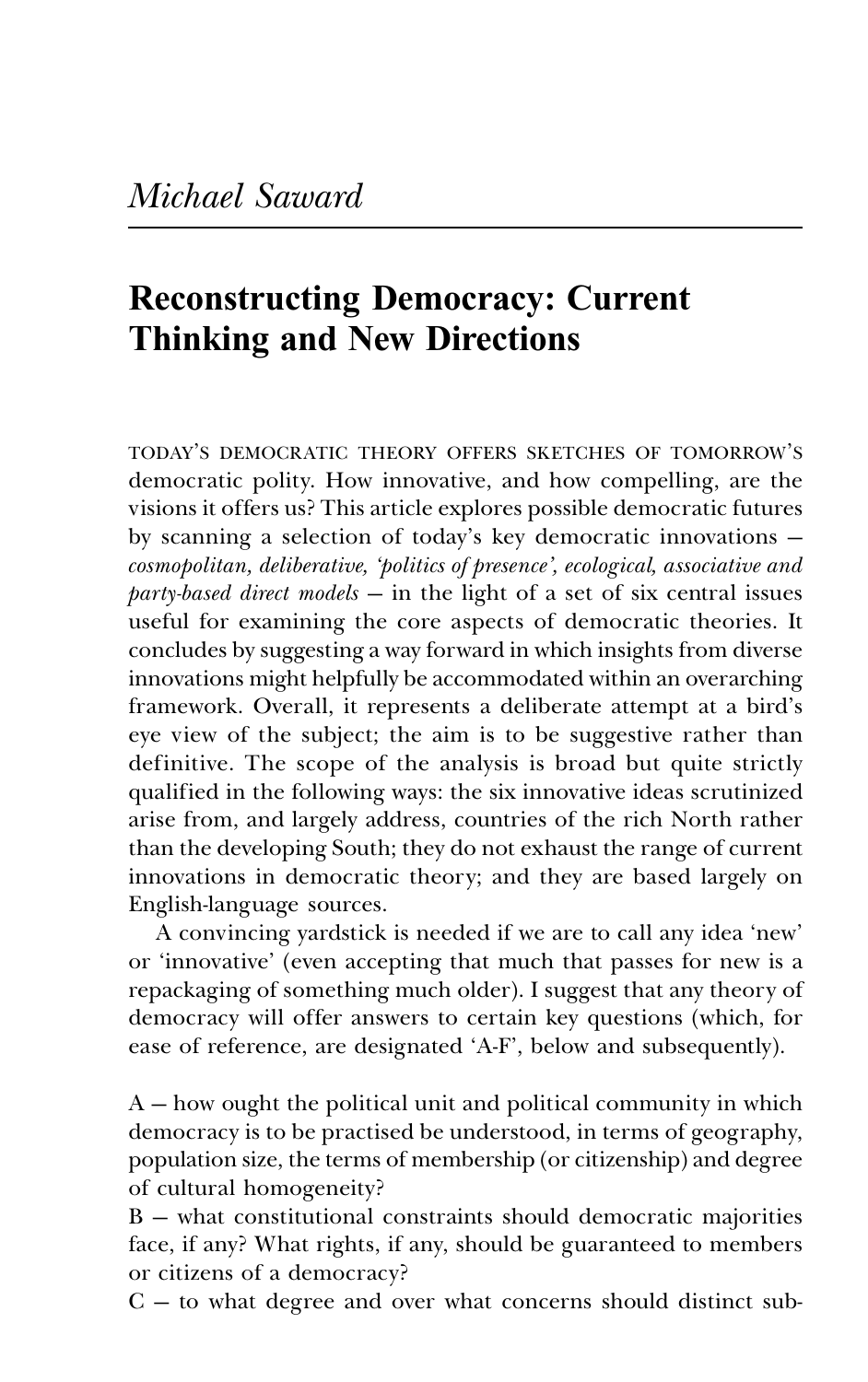groups, functional or territorial, possess rights to autonomy or collective self-determination?

 $D$  – what is to be the balance between different forms of popular participation in the making of collective decisions, in terms of both (a) the balance between direct and representative institutions, and (b) the balance of variation within each of these two basic forms?  $E -$  how are relations of accountability to be structured, how are 'accounts' to be given, by whom and to whom?

 $F$  – how are the respective roles of the public and the private spheres, and formal and informal modes of political activity, to be understood, and which is taken to provide what in terms of the requirements of a healthy democratic structure?

Together, these six questions make up the dimensions along which different visions of democracy vary; they represent a set of issues on which any self-respecting purveyor of a model or theory of democracy will take a position. Would-be innovative theories may, for example, shift emphases within a dimension, downgrade the importance of any one dimension and highlight the importance of others, or fundamentally reinterpret how a given dimension ought to be understood. Shortly we shall see instances of all three strategies.

Of course, responses to these core issues historically have varied enormously. Nevertheless, certain lines of liberal democratic orthodoxy are reasonably clear — even if the idea of a 'traditional response' denotes a field of dispute rather than an uncontested fact. We can say, without doing too much violence to a highly complex subject, that modern democratic theory has been characterized by the advocacy or acceptance of primarily *representative* institutions [D]. Allied to this, politics and therefore democracy has been conceived as occurring largely *within the formal structure of the state* [F]*.* The formal range of the jurisdiction of that state has been defined in terms of national *territorial* units [A] on the basis of *majority rule* [B] constrained largely by guaranteed rights to expressive, associative and basic political freedoms only. Elected and appointed officials exercise considerable policy *discretion* in the context of lines of *formal and hierarchical accountability* [E]. Distinct territorial sub-groups would have tightly *circumscribed autonomy* (if any) from the central state within a specific scope [C]. Procrustean as this view may be, I would argue that it offers a defensible sketch of the default mode for twentieth-century democratic theory. I put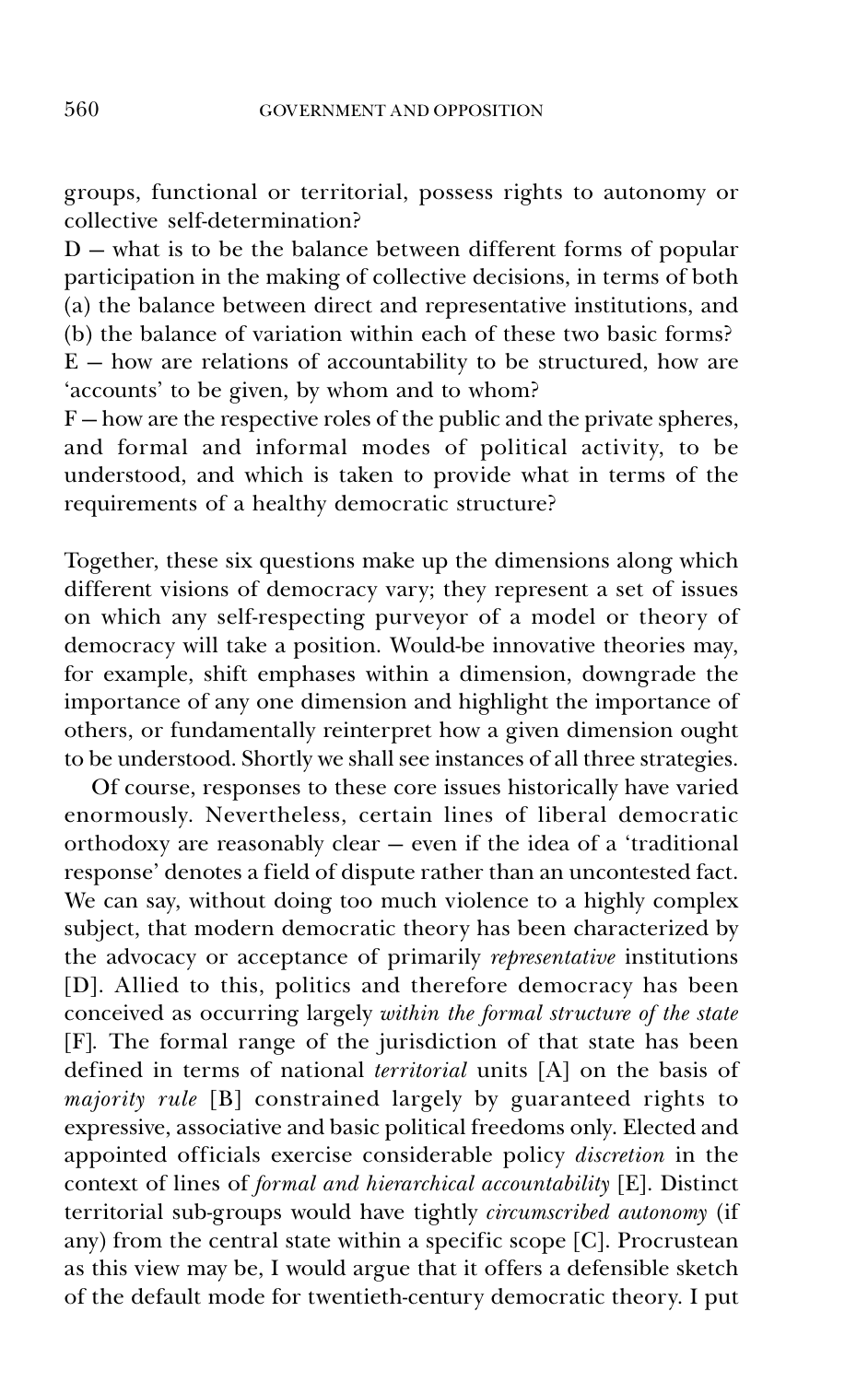it forward as a baseline for considering my main focus — the key democratic innovations for the new century.

### NEW DIRECTIONS

A proper critique of the theories discussed below clearly would require much more space than is available here. I confine myself to brief indications of how and where the key innovations arise.

*Cosmopolitan Democracy*. David Held1 influentially contends that the future health of democracy depends upon the entrenchment and defence of a common set of democratic rights and obligations at local, national, regional and global levels, with no privileged sovereign level, and with an eye to deepening the capacity of people affected by decisions and actions which increasingly escape nationstate control to have a say in them. The rights concerned — based on the principle of autonomy — range from civil and political through to cultural and reproductive rights. In institutional terms, Held envisages effective new courts and parliaments operating at regional and global levels, entrenching and enacting these rights and opportunities as part of a 'common structure of political action'.

The issues Held addresses are both basic and complex. For political or economic developments which have a significant impact on populations across a number of countries, how can democratic consent — and with it democratic legitimacy — be attained without a democratically constituted supranational political entity? How can the 'democratic deficit' of virtually all international political institutions be addressed effectively if not by extending and adapting democratic rights, principles and institutions to levels of governance beyond the national?

Held innovates along dimensions [A] and [B] in particular. With respect to the issue of political community, cosmopolitans argue that democracy ought not to be understood primarily as being applicable above all to nation-states, but also and equally at other levels from the local to the global. With regard to majority rule and citizen rights, democratic majorities at any level must be constrained from transgressing a wide array of autonomy rights. The

**<sup>1</sup>** D. Held, *Democracy and the Global Order*, Cambridge, Polity Press, 1995; D. Held, 'The Transformation of Political Community', in I. Shapiro and C. Hacker-Cordon (eds), *Democracy's Edges*, Cambridge, Cambridge University Press, 1999.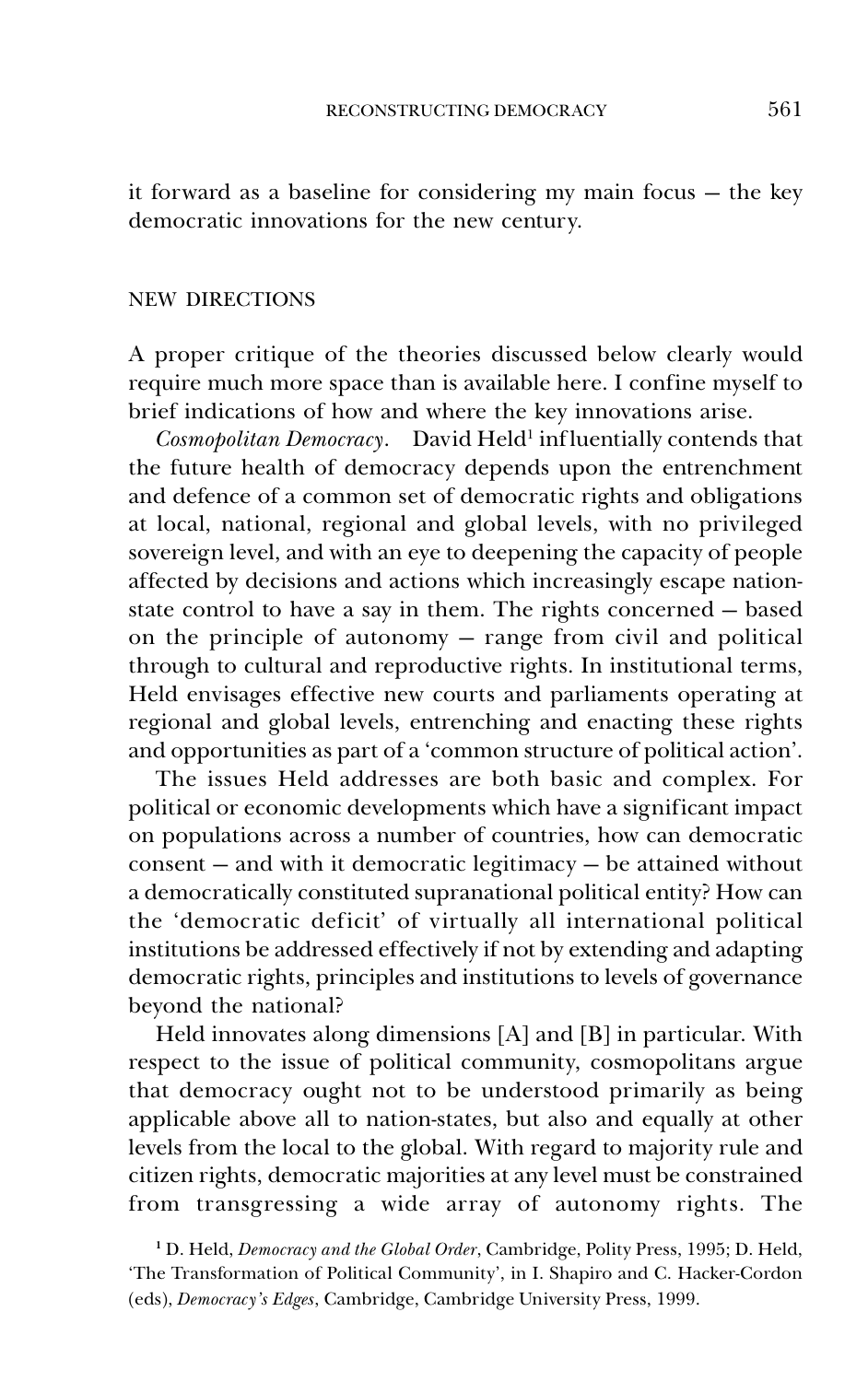(underdeveloped) cosmopolitan view of nested layers of legislatures and courts from the local to the global also offers a distinctive perspective on federalism (Held writes of his cosmopolitan model as involving something 'between the principles of federalism and confederalism'2 ) — liberating these concepts from applicability to solely national contexts (where sub-groups are sub-*national* groups) and so outlining a case for this model being innovative with regard to our dimension [C] as well.

How compelling are these cosmopolitan breaks with the 'default mode'? Even setting aside disputes over the nature and extent of 'globalization', some question whether democratic citizenship can ever operate in any conventional way above the national level.<sup>3</sup> Others go further, such as Robert A. Dahl who argues that 'an international organization is not and probably cannot be a democracy'.4 According to Dahl, if we consider that: international organizations and processes operate on such a scale; with such remoteness from ordinary people's lives; with respect to issues whose complexity evades the vast majority; and in a context where the diversity of peoples and nations makes common interests elusive at best, then we can only conclude that cosmopolitan models tend to be over-optimistic.

There are also issues arising from the sheer range of rights which Held argues ought to be constitutionalized (or taken out of majoritarian hands). It is true that there is no inherent tension between democracy and constitutionalism. But if the set of democratic rights extends far beyond familiar civil and political rights we can find ourselves on a slippery slope where the courts must resolve issues that arguably belong in the realm of 'normal' democratic politics. In short, the cosmopolitan model appears to shift the balance between constitutionalism and democracy in favour of the former.

In addition, some of the specific rights Held proposes for constitutionalization might prove to be especially controversial, such as suggested rights to 'control over fertility' and to a 'guaranteed minimum income'. Although Held argues that such rights ought to

**<sup>2</sup>** Ibid., p. 230.

**<sup>3</sup>** W. Kymlicka, 'Citizenship in an Era of Globalization: Commentary on Held', in I. Shapiro and C. Hacker-Cordon (eds), *Democracy's Edges*, Cambridge, Cambridge University Press, 1999; A. Wendt, 'A Comment on Held's Cosmopolitanism', in I. Shapiro and C. Hacker-Cordon (eds), *Democracy's Edges*.

**<sup>4</sup>** R. A. Dahl, 'Can International Organizations be Democratic? A Skeptic's View', in I. Shapiro and C. Hacker-Cordon (eds), *Democracy's Edges*, p. 19.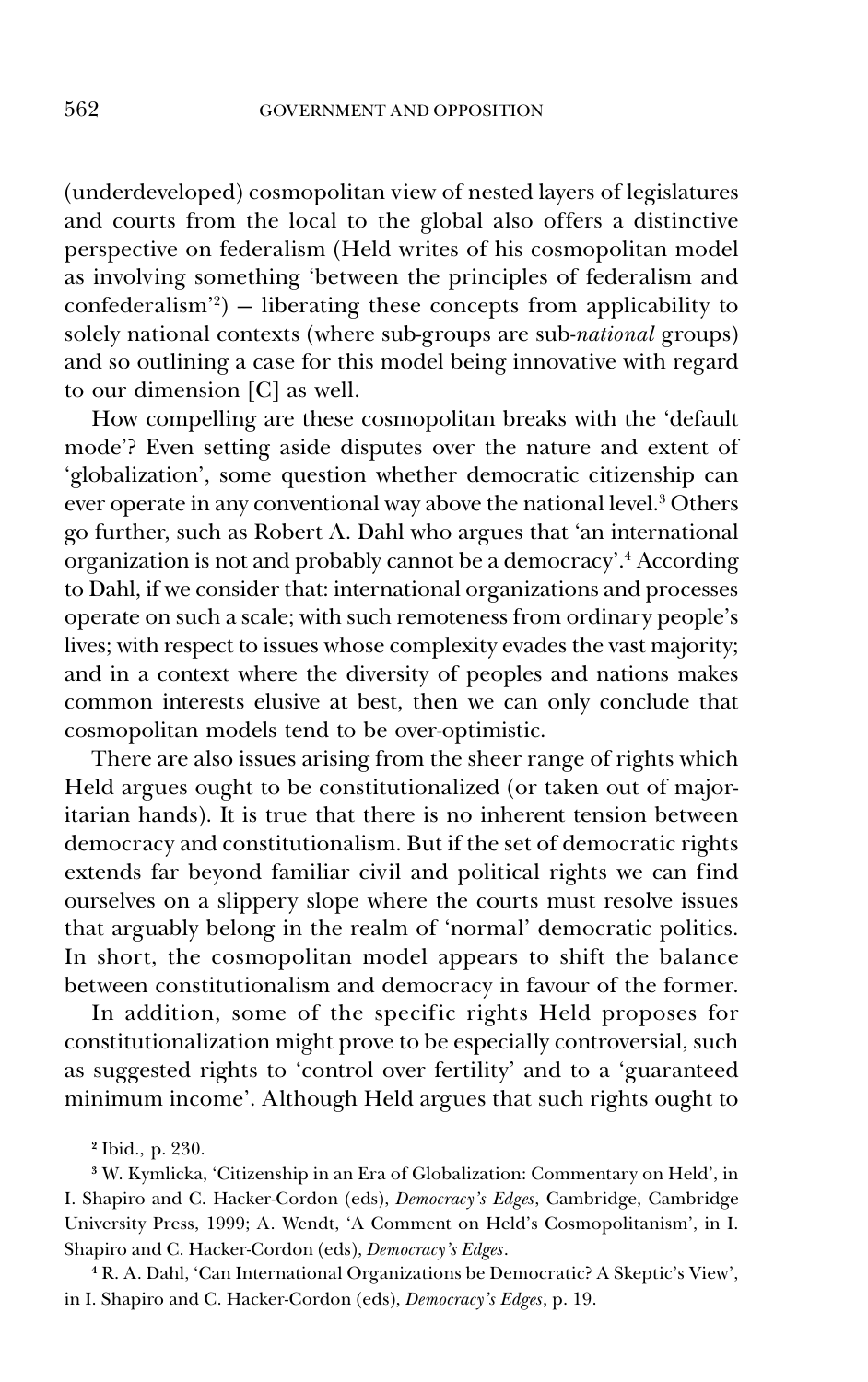be enacted in ways that are 'sensitive to the traditions, values and levels of development of particular societies',<sup>5</sup> there appears to be some slippage between the need for a 'common structure of political action' (built on common rights) and any particular common structure. Arguably, a common structure of action on a regional or global scale would (a) need to be 'thinner' or more minimalist than Held appears to suggest, and (b) concerned more with procedures and less with substance.

Often enough, disputes within one of democracy's key dimensions spill over into disputes about others, or about their relative importance. Dryzek $^6$  argues that Held's four nested layers of political units, with their array of familiar governmental institutions and overlapping jurisdictions, are less than adequate in that they replicate conventional nation-state models — formal government of continuous territorial units within specific physical borders. In his view, statelike structures are too inflexible; transnational democratization must depend more on transnational *civil society* (in part addressing issues in dimension [A] by subordinating them to issues in dimension [F]). For Dryzek, 'discursive democracy' — a variant of deliberative democracy, to be discussed below — in informal or non-state crossborder networks represents the future of democratization in the transnational sphere. Dennis Thompson is likewise critical of Held's model, partly for the ways in which he thinks its dispersal of political authority will render accountability more elusive and complex (a point of relevance to dimension [E]), but also because it does not take sufficient account of the idea of deliberative democracy. It is difficult to know how to organize cross-border votes; it is easier (arguably) to organize cross-border talk or deliberation on issues of mutual concern. Thompson thinks international accountability and decision-making can be enhanced if for instance 'a state could establish forums in which representatives could speak for the ordinary citizens of foreign states, presenting their claims and responding to counter-claims of representatives of the host state' — 'a kind of Tribune for non-citizens'.7

**<sup>5</sup>** D. Held, *Democracy and Global Order*, p. 201.

**<sup>6</sup>** J. S. Dryzek, *Deliberative Democracy and Beyond*, Oxford, Oxford University Press, 2000.

**<sup>7</sup>** D. Thompson, 'Democratic Theory and Global Society', *Journal of Political Philosophy*, 7 (1999). Held does advocate the use of deliberative forums as part of his model; we are dealing here with matters of emphasis.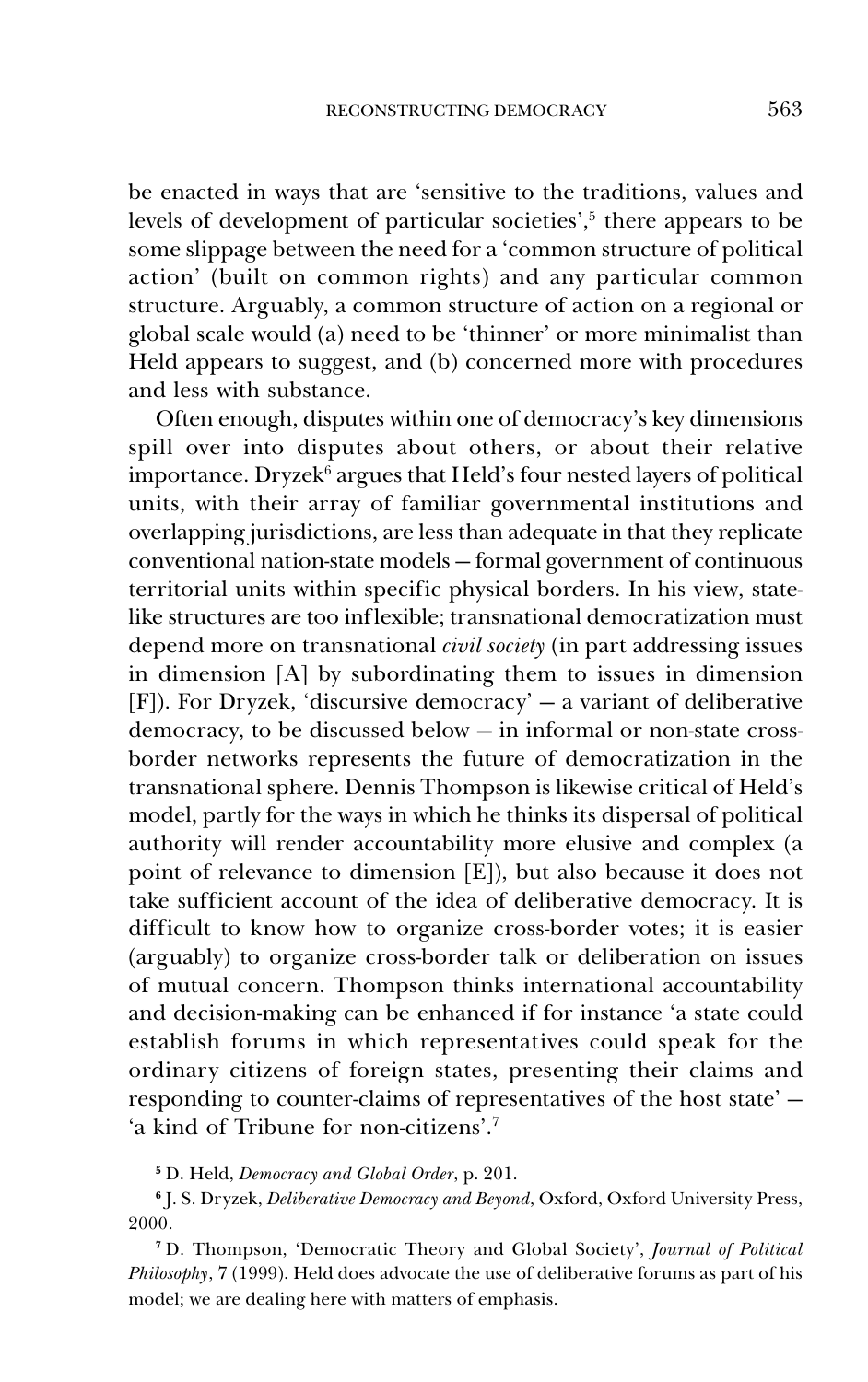We can glimpse how the cosmopolitan model has begun to shift the focus of political theory on dimension [A] especially. Its critics largely accept that the problems it seeks to address are real ones. At the same time, one does not have to accept a strong version of the globalization thesis to see cosmopolitan democracy as a compelling vision. It is difficult to envisage transnational democratic forms not continuing to develop, however haltingly, or to see the motivations behind cosmopolitan models subsiding. But perhaps the type of democracy that evolves in this context will be something produced from a different mould from the one Held suggests transforming our ideas of what counts as 'democracy' along the way. If, for example, Dahl and Hirst<sup>8</sup> are right to be sceptical about whether democracy in any conventional sense can work at that level, then perhaps democracy will (have to) mean forms of reason-giving accountability rather than constituencies voting; official-to-official and official-to-group accountability rather than representative-toelectorate.

*Deliberative Democracy*. The deliberative model of democracy has been the dominant new strand in democratic theory over the past ten to fifteen years. It has had, and is likely to continue to have, a great impact on how we think about the various dimensions of democracy — perhaps most notably on the question of accountability [E]. This model arose (variously) out of concern that dominant 'aggregative' conceptions of democracy, which focus on voting and elections — essentially, counting heads — were deeply inadequate. Instead, democracy must involve discussion on an equal and inclusive basis which operates so as to deepen participant knowledge of issues, awareness of the interests of others, and the confidence to play an active part in public affairs. Deliberative democracy looks to transform people's (possibly ill-informed) preferences and attitudes through open and inclusive discussion in which participants are accorded equal respect; in this sense, it seeks to go beyond the 'mere' design of mechanisms to register the preferences that people already have.

There are markedly different conceptions of deliberative democracy. Theorists and commentators differ, for example, over: who should do the deliberating; the extent to which certain standards

**<sup>8</sup>** R. A. Dahl, 'Can International Organizations be Democratic?'; P. Hirst, 'Democracy and Governance', in J. Pierre (ed.), *Debating Governance*, Oxford University Press, 2000.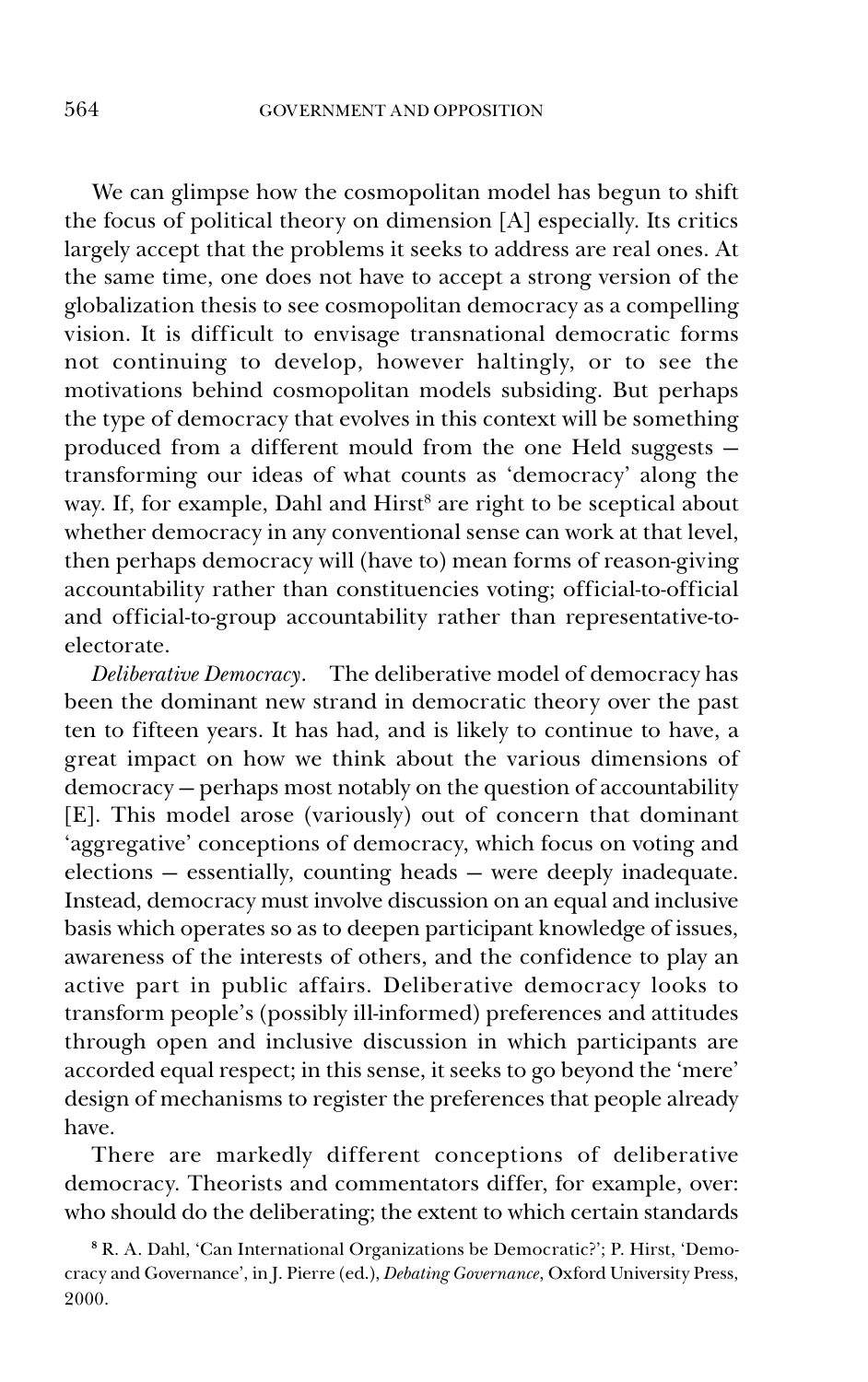of 'rationality' should govern discourses; the collective goal of deliberation (consensus, truth, working agreement?); the individual goal (enlightenment, confidence, empowerment?); and the appropriate siting of deliberative forums (courts, parliaments, specially designed citizens' forums, political parties, local communities, among the oppressed, in social movements, within the state, against the state, within national boundaries, across national boundaries?) — to name but five important issues.<sup>9</sup> A reasonable stab at a common definition is that of Bohman: 'Deliberative democracy, broadly defined, is . . . any one of a family of views according to which the public deliberation of free and equal citizens is the core of legitimate political decision making and self-government'.10

Deliberative democracy's impact on our understanding of most of the dimensions of democracy has been significant. As we have seen, some versions, notably Dryzek's 'discursive democracy', have reinforced the prospect of democracy operating across physical borders [A] — perhaps across cultural borders as well, laying stress on procedural means by which heterogeneous groups may be able to cooperate through open-ended and inclusive processes built around properly facilitated discussion of agendas and options [C].

The issue of constitutionalism versus majoritarianism [B] is given a distinctive spin by the deliberative conception — a spin that is likely to prove influential. Deliberationists generally take the view that constitutional rights cannot be taken for granted as having universal status and applicability, or general justification; they must instead be justified deliberatively themselves, and to that extent they remain provisional.<sup>11</sup> At the same time, deliberationists have prob-

**<sup>9</sup>** Between them, the following key texts discuss these major points of division: S. Benhabib, 'Toward a Deliberative Model of Democratic Legitimacy', in S. Benhabib (ed.), *Democracy and Difference*, Princeton, NJ, Princeton University Press, 1996; J. Cohen, 'Deliberation and Democratic Legitimacy', in A. Hamlin and P. Pettit (eds), *The Good Polity*, Oxford, Blackwell, 1989; J. Fishkin, *Democracy and Deliberation*, New Haven, Conn., Yale University Press, 1991; A. Gutmann and D. Thompson, *Democracy and Disagreement*, Cambridge, Mass. and London, Belknap Press, 1996; J. Rawls, *Political Liberalism*, New York, Columbia University Press, 1993.

**<sup>10</sup>** J. Bohman, 'The Coming of Age of Deliberative Democracy', *Journal of Political Philosophy*, 6, p. 401.

**<sup>11</sup>** This view is defended most prominently in A. Gutmann and D. Thompson, 'Democratic Disagreement', in S. Macedo (ed.), *Deliberative Politics*, Oxford, Oxford University Press, 1999, pp. 276–7 especially.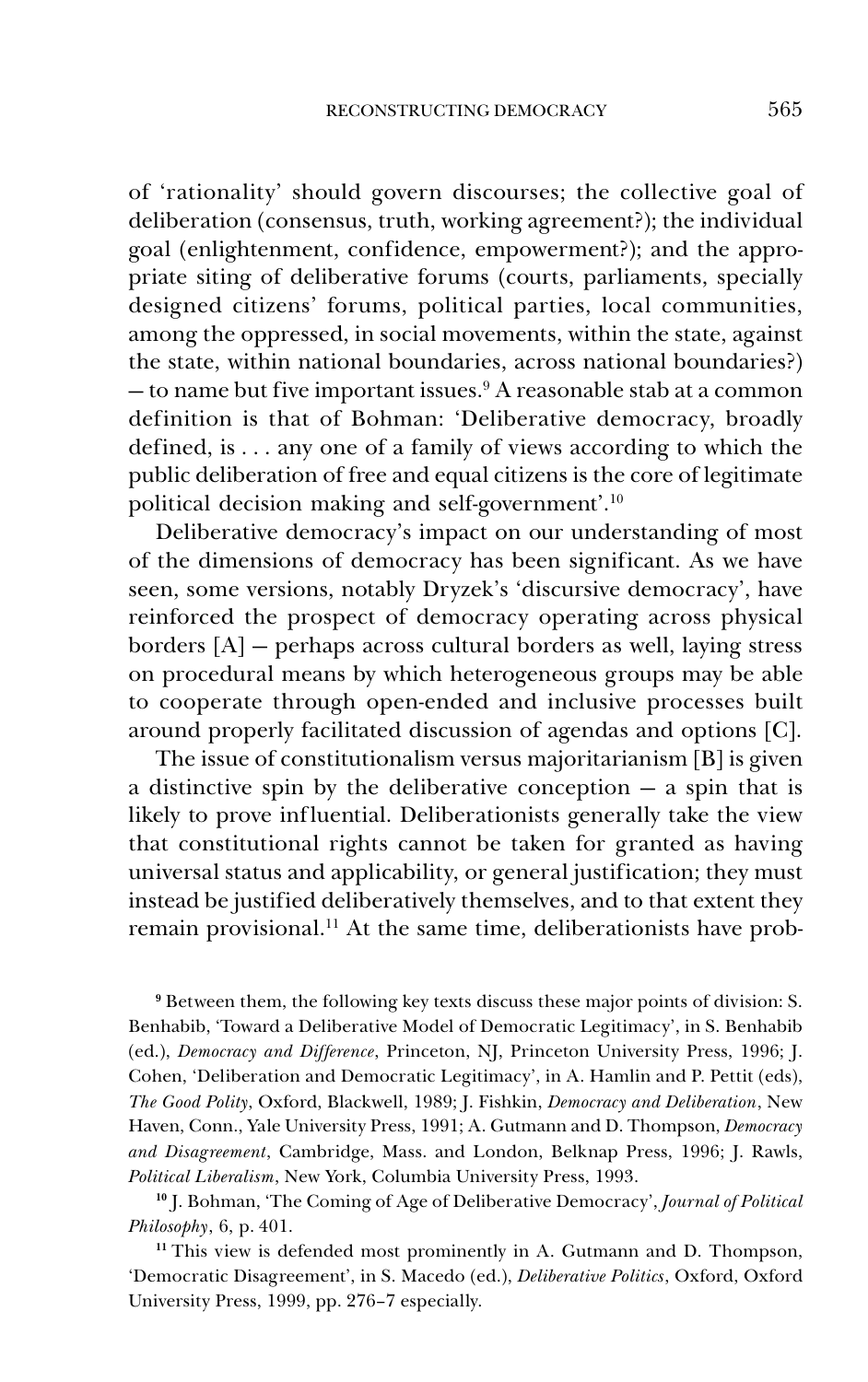lematized the very notion of a 'majority'; there is nothing especially worthy, in democratic terms, they argue, about an aggregate majority of views which simply reflects popular ignorance or prejudice on the issue at hand. If the conventional question has been 'what constitutional constraints should democratic majorities face?', then the new deliberative version suggests replacing 'constitutional' with 'deliberative', and leaving the status of the constraints open to deliberative revision.

In one sense, the deliberative conception downgrades the importance of the direct versus representative debate in democratic theory  $[D]$  – each is less than adequate to democratic purposes if it fails to be sufficiently deliberative as well. All adult citizens may have an equal *vote*, but will their *voice* have equal weight in democratic deliberation? Can inclusiveness in this larger sense be achieved? Will the model deliberative forum be like a university seminar, following (sometimes, at any rate) certain canons of rational debate, appropriate evidence and so forth? If so, it may be exclusive because those notions of what counts as rational discourse differ from one group to another.<sup>12</sup> The results may, in the event, be rapidly overrun by the irrationalities of normal, competitive politics.13 Can key deliberative arenas be f lexible and inclusive enough to embrace cultural difference in highly pluralistic post-modern societies?

Deliberative conceptions have transformed our view of accountability  $[E]$ . Rather than expressing a property of a line-hierarchy  $$ e.g., the civil servant is accountable to the minister, the minister to parliament, parliament to the people — deliberative democracy places renewed stress on accountability as the ongoing giving of accounts, explanations or reasons to those subject to decisions. As such it prompts us to reinterpret such subjects as freedom of information, the accessibility of parliamentary procedure, and the role of broadcasting and the internet in fostering links between representatives and constituencies. Further, it renders much more flexible our notions of who must give accounts to whom (e.g. nonelected officials can be held to various forms of deliberative accountability).

**<sup>12</sup>** I. M. Young, *Inclusion and Democracy*, Oxford, Oxford University Press, 2000, pp. 52–80 especially.

**<sup>13</sup>** I. Budge, 'Deliberative Democracy Versus Direct Democracy — Plus Political Parties!', in M. Saward (ed.), *Democratic Innovation*, London, Routledge, 2000.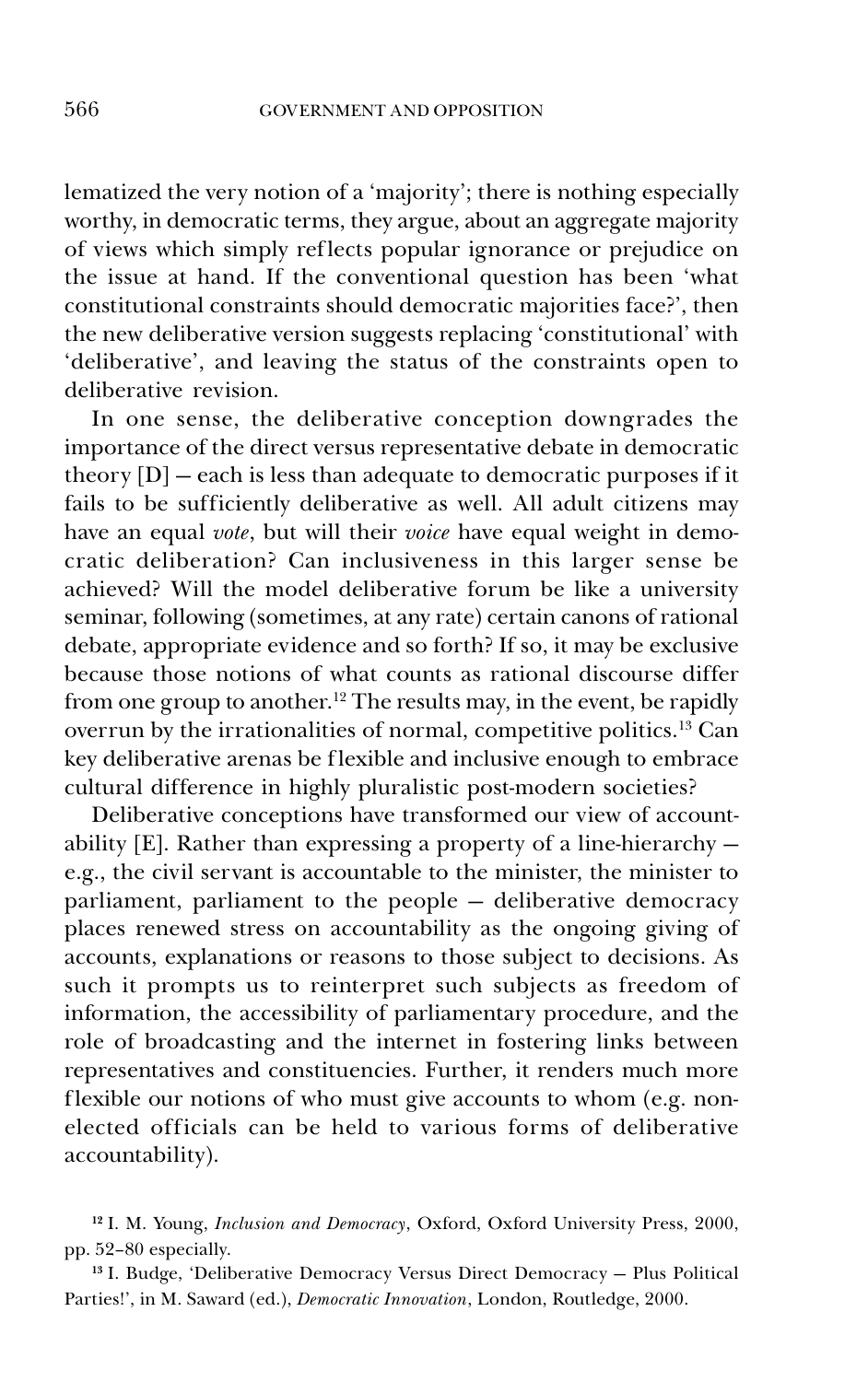With regard to the sixth dimension [F], deliberative democracy especially in its Habermasian versions $14$  has emphasized the importance of a f luid, dynamic process of 'opinion-formation' in the non-state public sphere; some who are influenced by Habermas now seek to go beyond his latest framework to underline even further the greater scope that exists for authentic democratic action outside the constricting formal boundaries of formal state structures — the essence of Dryzek's 'discursive' model.

In these respects, deliberative conceptions have not so much shifted our perspectives within the six dimensions as demanded that we rethink what we mean by them. The meanings of political community, of democratic constraint, of giving an account of actions, of participation in the public sphere, have been profoundly affected by the deliberative turn in democratic theory. Important questions remain, however. For example, deliberative democrats will be pressed to decide who is to do the deliberating, and where, and with what links to other decision-making institutions. Continuing practical experiments in the USA, Australia and various West European countries with deliberative opinion polls and citizen juries provide one sort of response to the 'who' and 'where' questions from within deliberative theory;15 but there are other ways that offer sometimes radically different responses — not least in the following democratic innovations. I turn to some of these now.

*The Politics of Presence (and 'Difference')*. Advocates of a 'politics of presence' (and the related 'politics of difference'), like deliberative democrats, are critical of how liberal democracy has traditionally viewed democratic citizens as fundamentally the same as each other: a citizen is someone with rights and obligations by virtue of membership of the state. No particular characteristics, sexual, ethnic, linguistic, cultural or religious, attach to the category of citizen. Feminist and multicultural critics have challenged this apparently neutral view of citizenship, arguing that it masks processes of social and cultural exclusion and inequality by in turn masking differences that are highly relevant to a more sophisticated view of equal treatment.

**<sup>14</sup>** J. Habermas, *Between Facts and Norms*, Cambridge, Polity Press, 1996.

**<sup>15</sup>** J. S. Fishkin and R. C. Luskin, 'The Quest for 'Deliberative Democracy', in M. Saward (ed.), *Democratic Innovation*, London, Routledge, 2000; G. Smith, 'Toward Deliberative Institutions', in M. Saward (ed.), *Democratic Innovation*.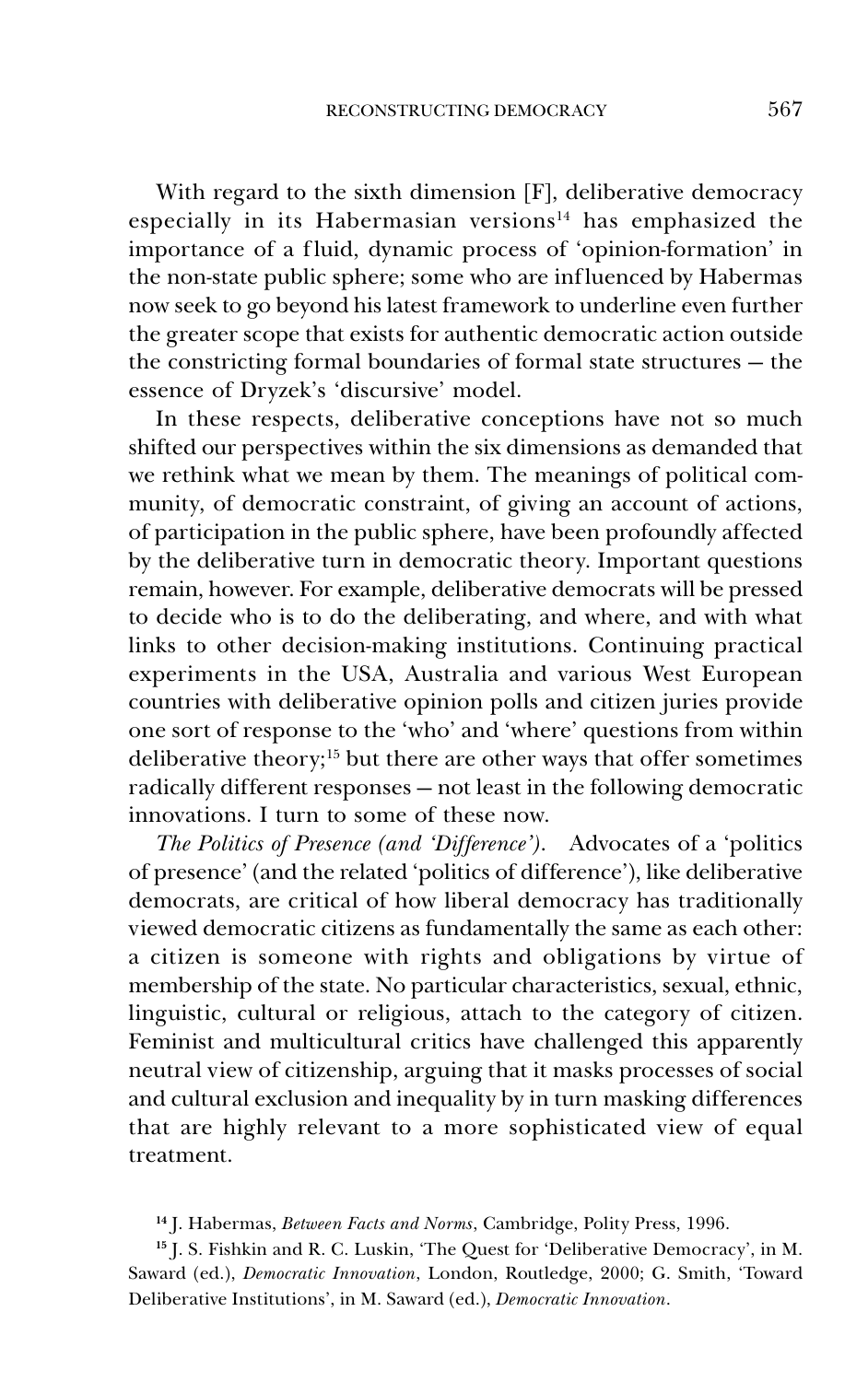For Phillips,16 a key response to the relative exclusion of (for example) women and ethnic minorities from formal political institutions (such as representative parliaments) in many Western democracies is to supplement 'the politics of ideas' with 'the politics of presence'. Party and parliamentary politics in the familiar sense, she argues, are about what representatives *do* rather than who they *are*; about the ideas (or policies or ideologies) which they press for rather than their gender, race, religion etc. It is no longer enough, in her view, to lay much greater stress on representing ideas; instead, we should elevate the importance of addressing 'the inclusion of previously excluded voices' by promoting a politics of presence.17 Parliaments should have a gender, ethnic (and so forth) composition that broadly ref lects the population at large. Even if more women and black MPs, for example, do not necessarily represent some mythically essentialist view of 'women's' or 'black' interests, representation, like justice, needs to be seen to be done, as well as to be done.18

If Phillips's approach is basically reformist — supporting practical changes that would heighten the presence of previously relatively excluded voices from representative legislatures — that of Iris Young has been more radical (and perhaps more difficult to pin down). Young has stressed the importance of forms of deliberative democracy which take fully on board group difference — indeed she has called her preferred conception 'communicative democracy' and said that this alternative model goes 'beyond deliberative democracy'.19 Where Phillips is wary of strong guarantees of representation for (e.g.) women in legislatures, Young argues that 'commitment to political equality entails that democratic institutions and practices take measures explicitly to include the representation of social groups whose perspectives would likely be excluded from expression in discussion without those measures'.20 Her earlier work involved demands that a certain number of seats in the legislature be reserved for members of marginalized groups. She has moved

**<sup>16</sup>** A. Phillips, *The Politics of Presence*, Oxford, Oxford University Press, 1995.

**<sup>17</sup>** Ibid., p. 10.

**<sup>18</sup>** Ibid., p. 82.

**<sup>19</sup>** I. M. Young, 'Communication and the Other: Beyond Deliberative Democracy', in S. Benhabib (ed.), *Democracy and Difference*, Princeton, NJ, Princeton University Press, 1996.

**<sup>20</sup>** I. M. Young, *Inclusion and Democracy*, p. 148.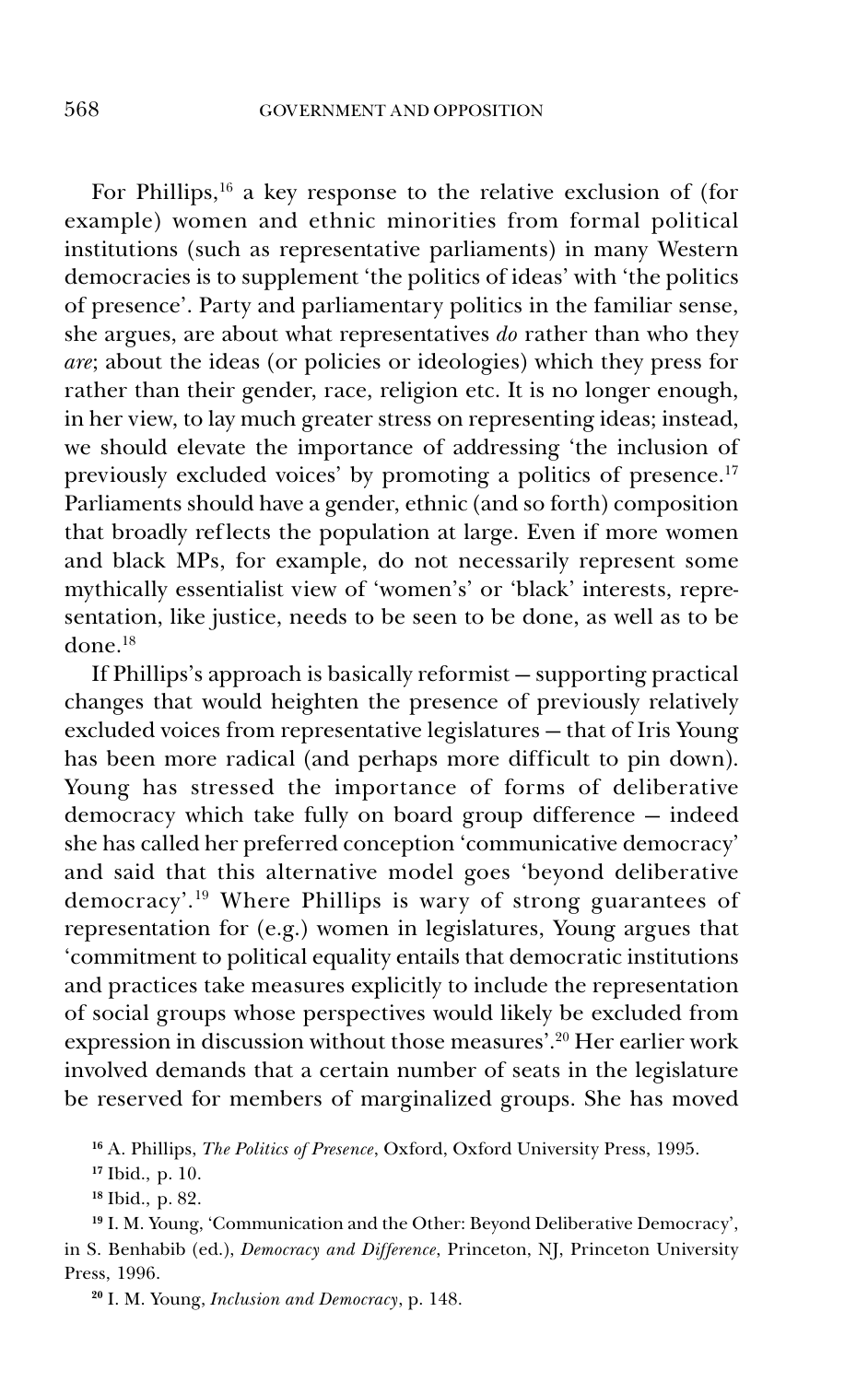from this position, favouring the principle but being more flexible about the means of achieving it — forms of proportional representation in multi-member constituencies, for example, would avoid tendencies to 'freeze' the characters of groups into false essences.<sup>21</sup>

'Difference' and 'presence' theories challenge democratic orthodoxy across the six dimensions, in ways that variously reinforce and diverge from cosmopolitan and deliberative critiques. They stress the ways in which populations of contemporary Western states, at least, are highly differentiated and varied in cultural and other ways; social and cultural pluralism, not homogeneity, is the challenge that models of democracy must confront [A]. On the second dimension [B], some difference theory logic would add group rights, perhaps even group vetoes, to the 'list' of constitutional limits on what democratic majorities may do. That is a controversial move: individualism and individual rights have been powerful underpinnings for the idea of democracy throughout the modern period, notwithstanding the importance of groups (such as trade unions) in fighting for the achievement and deepening of democracy, historically. But perhaps democracy today does demand radical redress for interests long marginalized, and the strength of that demand which lies in the principle of equality, may lend it democratic credibility despite its anti-majoritarian character.

Ideas about rethinking representation among 'difference' democrats have a clear impact upon the shift in emphasis from territorial/federal forms of sub-group autonomy to 'identity' groups [C]; curiously, too, they shore up representative rather than direct forms of democracy by (as these theorists see it) adapting the concept of 'representation' itself [D]. With regard to accountability [E], they press us to make a double adaptation of democratic orthodoxy. First, the deliberative approach of emphasizing accountability as the continuous giving of reasons rather than the existence of formal, hierarchical lines of answerability is adopted; and secondly, this process is deepened by adding the idea of intra-group accountability whereby (for instance) black representatives may be required to justify their actions to black constituencies within a larger system of group representation. By the same token, these approaches

**<sup>21</sup>** Ibid., pp. 148–53; see also discussion in J. Squires, 'Group Representation, Deliberation, and the Displacement of Dichotomies', in M. Saward (ed.), *Democratic Innovation*.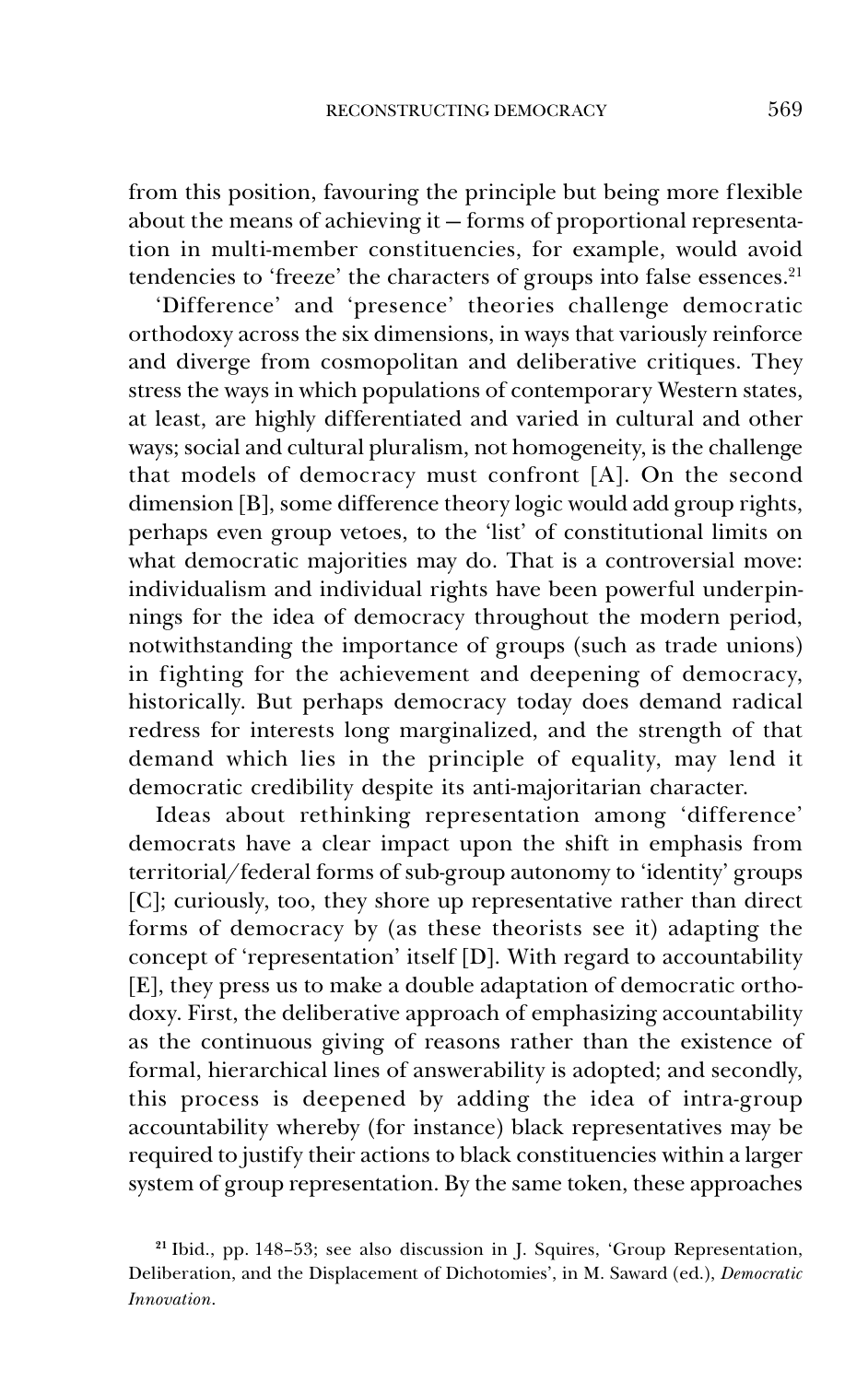could be said to offer ways in which key divisions and social inequalities in civil society may be addressed by revising democratic structures in the state [F].

For a mid-range theory, the 'politics of presence' highlights pressing challenges to democratic orthodoxy in diverse, multicultural, multifaith societies, like France, the UK and the USA. Controversy attends ways in which political representation might need to be reshaped to ref lect the demands of 'presence'. One can expect institutional innovations here to continue, by necessity.

*Ecological Redefinitions*. Like 'difference' approaches perhaps, political ecologists do not offer a three-dimensional model of democracy, but rather an orientation towards, and a set of focused criticisms of, democratic orthodoxies. Many of these criticisms resonate with cosmopolitan and deliberative concerns.

Green political theorists, like greens in general, have been highly critical of the idea and practice of representative democracy as we know it. Early waves of green political theorizing featured calls for more direct democracy, radical decentralization of political authority to local communities, radical grassroots party organization, and small, rural, face-to-face assemblies on the Athenian model.22 Since the early 1980s, though, green political theory has had a more nuanced relationship with democratic norms and practices. Today, the ecological stress is on adapting, renovating, and deepening democracy rather than replacing it, rendering it fair and inclusive with respect to non-human interests as well — moving it beyond 'human chauvinism'. Thus, innovation along some of our dimensions of democracy has been a high priority for political ecologists. In particular, this has involved rethinking democratic *procedures*, in line with concern about green attachment to democracy as expressed by Goodin: 'To advocate democracy is to advocate procedures, to advocate environmentalism is to advocate substantive outcomes: what guarantee can we have that the former procedures will yield the latter sorts of outcomes?'23

Key ecological emphases arise with respect to dimension  $[F]$  – state or civil society? Suspicious of the extent to which states are

**<sup>22</sup>** See for example: M. Bookchin, *The Ecology of Freedom*, Palo Alto, Cheshire Books, 1982; A. Carter, 'Towards a Green Political Theory', in A. Dobson and P. Lucardie (eds), *The Politics of Nature*, London, Routledge, 1993; J. Porritt, *Seeing Green*, Oxford, Blackwell, 1984; K. Sale, *Dwellers in the Land*, San Francisco, Sierra Club, 1985.

**<sup>23</sup>** R. E. Goodin, *Green Political Theory*, Cambridge, Polity Press, 1992, p. 168.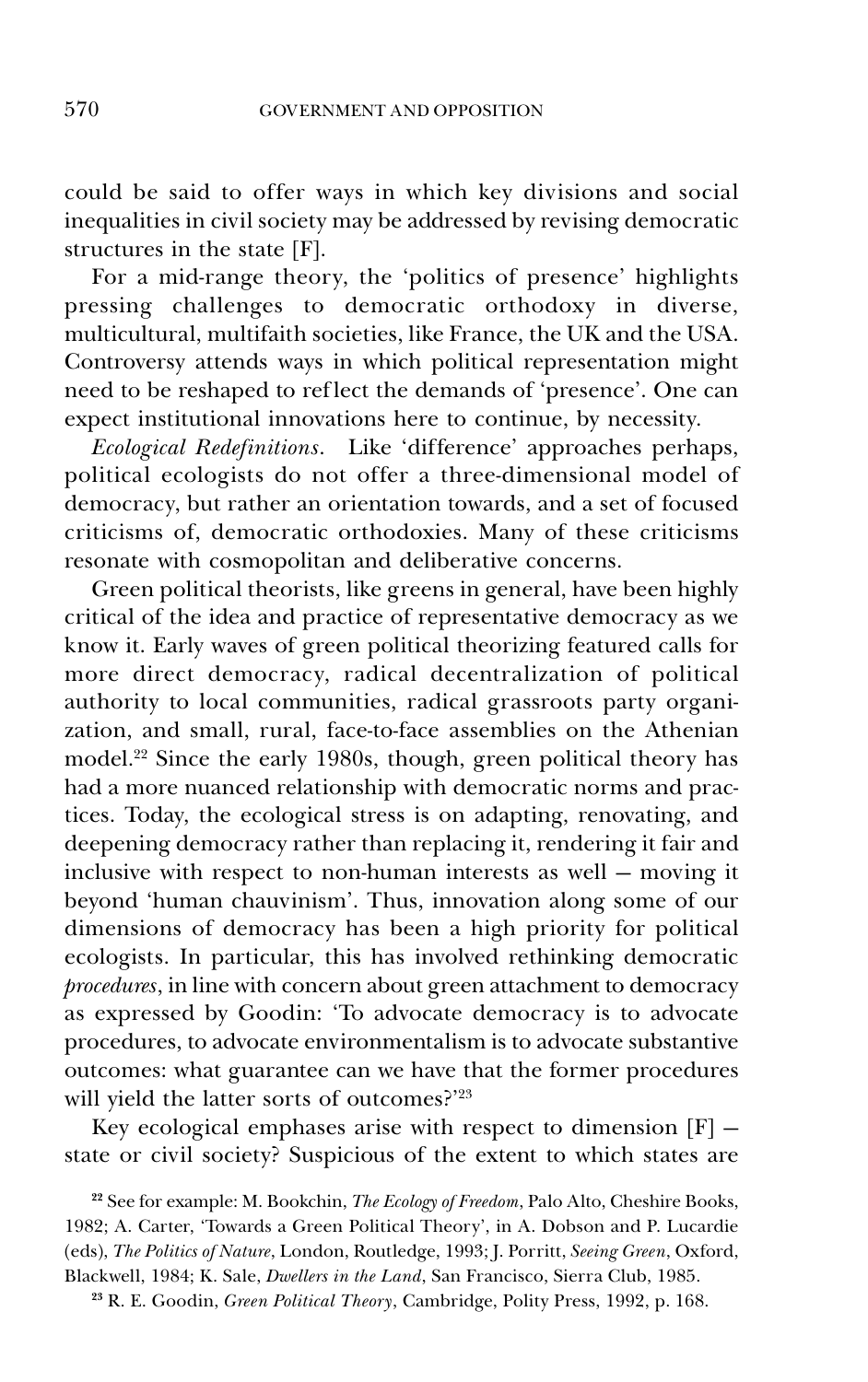locked into ecologically unsustainable economic, military and developmental imperatives, Dryzek favours models of democratization which are more oriented towards and active within civil society; the suggestion here is that democratization (in the West at any rate) has probably gone as far as it can in the formal structures of the state; further democratization (and progress on environmental issues) can and must take place within civil society instead. His examples of such action centre on networks of non-state organizations across national boundaries targeting, for example, 'biopiracy' in South American rainforests.24

With respect to dimension [B], greens have agreed that democracy must be regarded as a self-binding concept, and have then given this a distinctive ecological spin. If majorities must be limited in certain ways for a system to be a genuine democracy, then why can ecological limits not be part of a package of constitutional provisions constraining democratic governments? Conceived as a necessary condition for a thriving democratic community, why should not freedom from environmental harm or degradation be analogous to freedom of expression (for example) in the pantheon of democratic thought?25

Further, it has been proposed that, in a way reminiscent of views expressed within the 'politics of presence' idea, familiar representative institutions can and should be adapted so that the vital interests of (in particular) non-human nature and future generations can find a 'voice'. This could work, for example, by the proxy representation of nature: interested constituencies (such as memberships of campaigning environmental groups) could elect members of parliament whose task is to represent non-human nature, on the grounds that, since democracy is all about representing the interests of the affected, it would be unjust to exclude and thus to discriminate against non-human interests of the natural world.26 Clearly this idea reinforces the institution of representation and the importance of representative democracy  $[D]$  by remoulding it. Prior to that  $$ indeed, as a condition of it — fundamental interpretations of what

**<sup>24</sup>** J. S. Dryzek, *Deliberative Democracy and Beyond*.

**<sup>25</sup>** R. Eckersley, 'Greening Liberal Democracy', in B. Doherty and M. de Geus (eds), *Democracy and Green Political Thought*, London, Routledge, 1996.

**<sup>26</sup>** A. Dobson, 'Representative Democracy and the Environment', in W. Lafferty and J. Meadowcroft (eds), *Democracy and the Environment*, Cheltenham, Edward Elgar, 1996.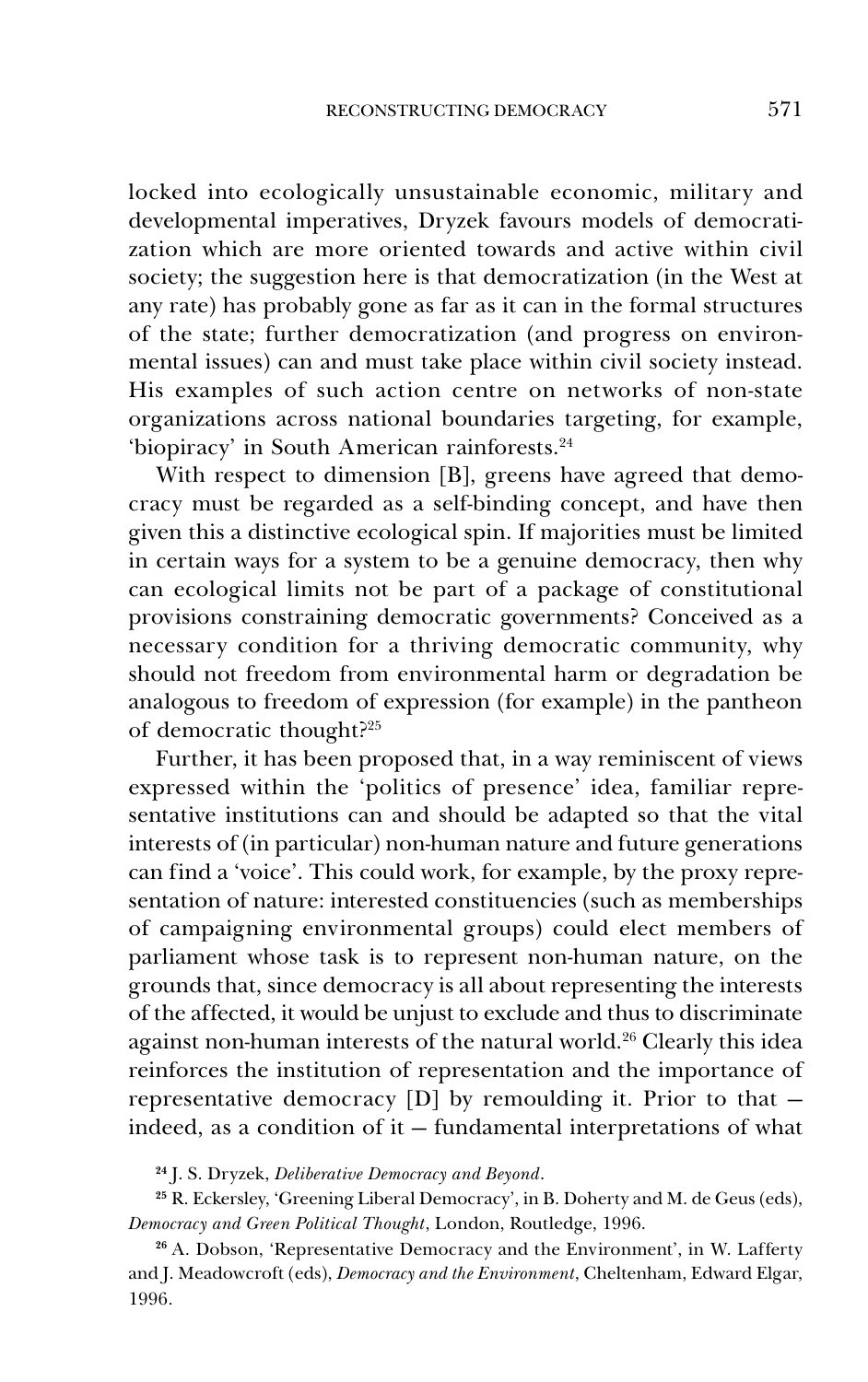it takes to be a member of a political community are being challenged head-on (a key aspect of dimension [A]). The idea of new, and multiple, communities-of-fate is important here. Environmental circumstances link the destinies of people, animals, and the rest of non-human nature in fateful/inescapable spaces. Boundaries for democracy thus defined are fluid, shifting and unpredictable rather than fixed and securely known over time. And related to this, the meaning and potentialities of accountability [E] are radically broadened in political ecological thinking. Accountability to the interests of non-human nature, accountability across the generations, constitutional accountability for the specific circumstances of community thriving — in these and other senses, accountability, like representation, comes under renewed questioning by green democratic theorists.

Many of these would-be innovations are linked by green theorists to the ubiquitous deliberative current in democratic thought. According to Eckersley, deliberative approaches can foster a longterm view, and prompt deliberators to hear expressions of, and ideally to take on board, others' (including nature's) interests. It is vital, though, to link representative innovations to deliberation by insisting on the inclusion of the marginalized via a (virtual) version of a 'politics of presence'. Perhaps the most challenging point here is how democratically to include non-human interests in parliamentary and bureaucratic policy-making procedures. Eckersley, for example, advocates a number of innovative mechanisms, including an 'Environmental Defenders Office' and constitutional entrenchment of the 'precautionary principle', which guards against actions which may carry considerable ecological risks.<sup>27</sup> Clearly this complex vision of an ecological democracy calls for innovations across the range of democracy's core dimensions. Some of these innovations involve adapting the familiar — legal rights, for example. Others, like proxy representation for nature, have a more utopian look. But for how long? In twenty years, given the recent pace of the development of environmental consciousness and awareness, it ought to be no great surprise if the unthinkable has become thinkable — and even seen as necessary.

**<sup>27</sup>** R. Eckersley, 'Deliberative Democracy, Ecological Representation and Risk: Towards a Democracy of the Affected', in M. Saward (ed.), *Democratic Innovation*.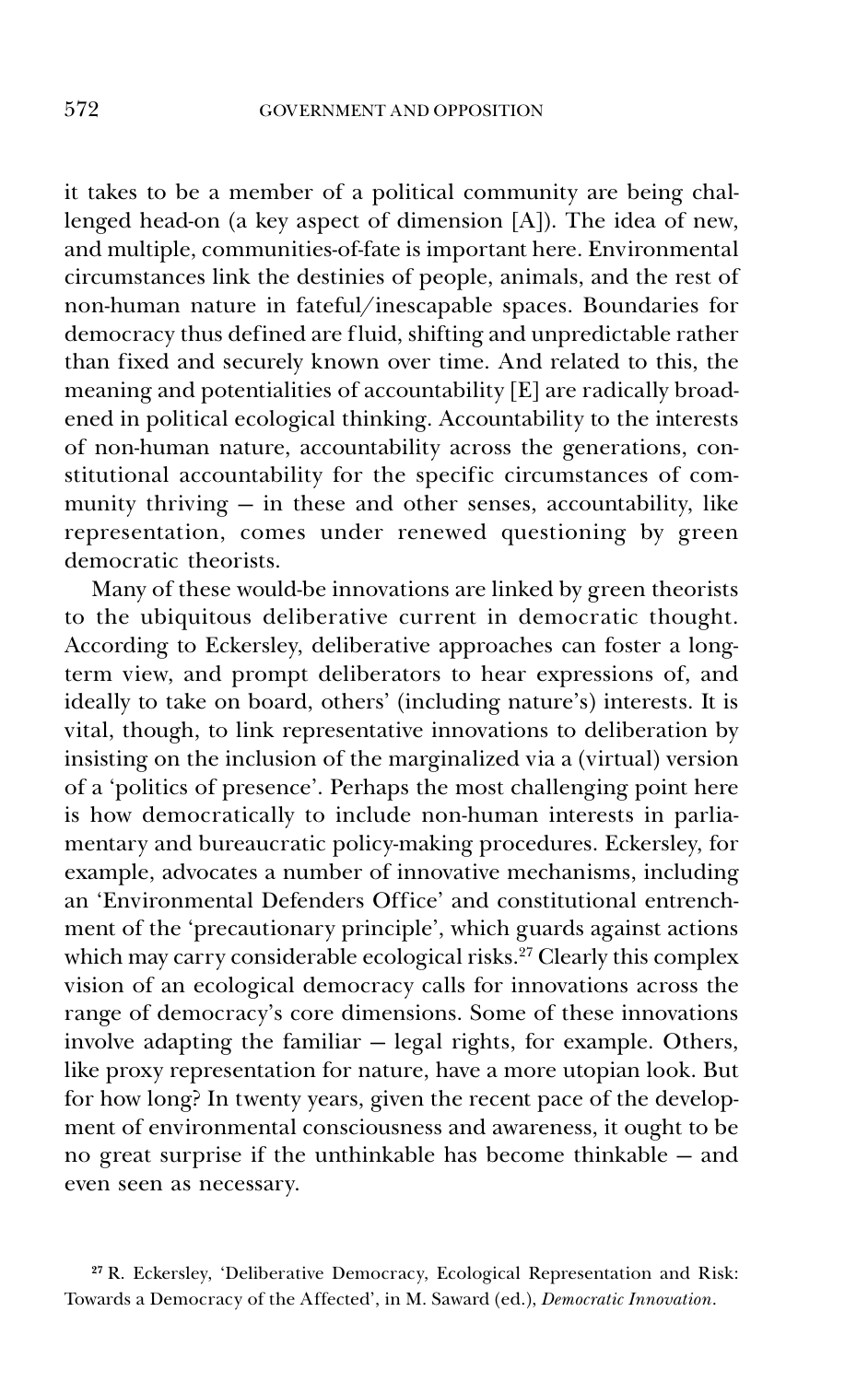*Associative Democracy*. Visions of associative democracy, most notably in the work of Hirst and Cohen and Rogers,<sup>28</sup> continue to be highly inf luential among political theorists and policy-makers looking for new, diverse and flexible ways to make and deliver policies in the wake of a broad loss of confidence in, and political and philosophical support for, the traditional top-down model of the welfare state. Proponents of ideas of associative democracy look to move beyond the individualist-statist divide (in theory and in practice) to make voluntary groups or associations the focal point for the citizen's participation in, and engagement with, his or her community. As such, they stress new forms of responsibility and accountability at the local level, reducing the role of the central state. Associationalists seek a 'dispersed, decentralized democracy' which 'combines the individual choice of liberalism with the public provision of collectivism'.29

In Hirst's associative democracy, which I take as the baseline, the existing structures of liberal democracy would be supplemented (and in some cases replaced) by a range of new institutions, mostly local associations such as religious and cultural organizations, interest groups and trade unions. Publicly funded according to a formula ref lecting the quality, coverage and character of their provisions, these associations would take over much of the delivery — and up to a point also the devising — of welfare services. In principle, citizens would be free to opt in and out of associations (and their services) as they wish. The context for this decentralized, pluralistic associationalism would be an economy which has a much more local and regional focus and in which small and medium-sized firms would take on an array of public functions, perhaps most crucially welfare service delivery. In this vision, the role of the state would change quite dramatically, from a provider to an enabler or facilitator of services as well as a standard-setter for more decentralized systems.30

**<sup>28</sup>** J. Cohen and J. Rogers, 'Secondary Associations and Democratic Governance', *Politics and Society*, 20 (1992), pp. 393–472; P. Hirst, *Associative Democracy*, Cambridge, Polity Press, 1994; P. Hirst, *From Statism to Pluralism*, London, UCL Press, 1997.

**<sup>29</sup>** P. Hirst, *Associative Democracy*, pp. 189; 22.

**<sup>30</sup>** The associational vision of Cohen and Rogers reflects the structure and concerns of Hirst's in many ways, but is oriented more towards top-down state fostering of appropriate associations for making public decisions and delivering public services, whereas Hirst's vision involves considerably more genuine decentralization and localism.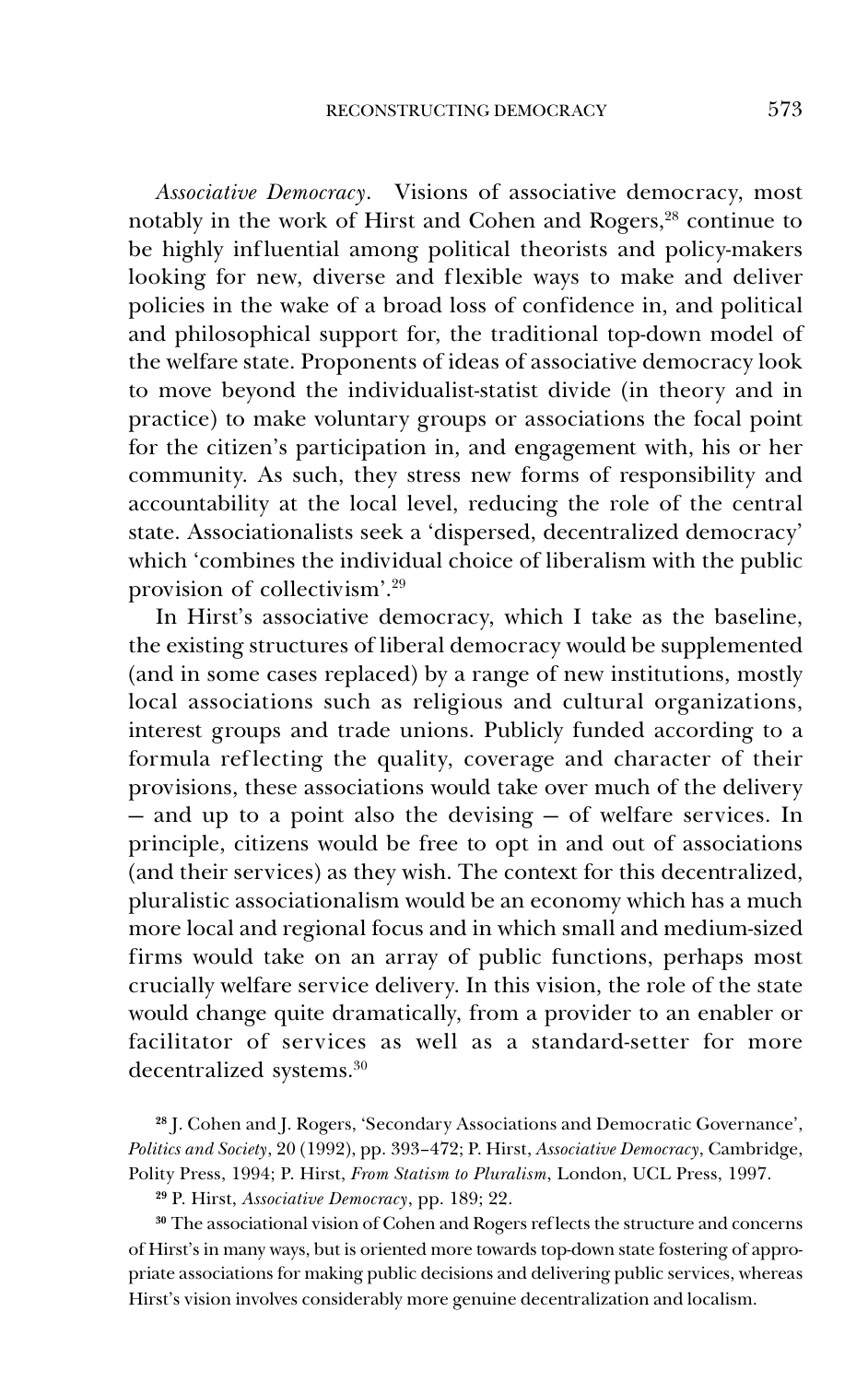Associative visions offer innovations on a number of the core dimensions of democracy. While the nation-state as the territorial basis of a democratic community is not questioned in any substantial way within this model [A], clearly the role and status of democratic majoritarianism *is* [B]. Here, the restrictions on democratic majorities are not couched in terms of constitutional rights, but rather in terms of a radical decentralization of political power such that central government majorities can have little impact on on-theground political change. So, the associative model encourages us to remodel our basic interpretations of dimension [B]. It ought no longer to be conceived as a continuum from majoritarianism to constitutionalism. Instead, it raises questions about the nature and extent of central government's legitimate role vis-à-vis local associative provision. Associationalists and their critics debate whether traditional majoritarianism might be bypassed entirely, in favour of the local community and a group-centred system of regulation and decision-making — reminding us in the process that it is the individualistic basis of democratic theory that makes majoritarianism a central category, and that that basis is in the end optional. Strong forms of association or group-based pluralism can contribute to paradigms in which (a) the very idea of majority rule makes little sense, but (b) the depth of democratic choice and welfare is, arguably, increased.31

Associative democracy clearly envisages a significant shift in focus from territorial to functional sub-groups (dimension C), though the confederal vision favoured by Hirst combines territorial and functional modes of representation. It is not clear how a working associative order would resolve inevitable tensions between the claims to legitimacy and domains of activity (such as general standard-setting for service delivery) represented by institutions based on these two modes respectively.

With respect to the representative-direct divide [D], associative democracy adopts and radically modifies elements of both in a new structure of representation and participation. The 'direct' element

**<sup>31</sup>** Hirst writes that: 'Majority decisions matter but they have a subsiding part to play in the process of governance. Elections and referenda are relatively infrequent and only decide certain salient issues, whereas governance is a continuous process and all of its decisions cannot be subject to majority approval'. P. Hirst, 'Democracy and Governance', in J. Pierre (ed.), *Debating Governance*, Oxford, Oxford University Press, 2000, p. 27.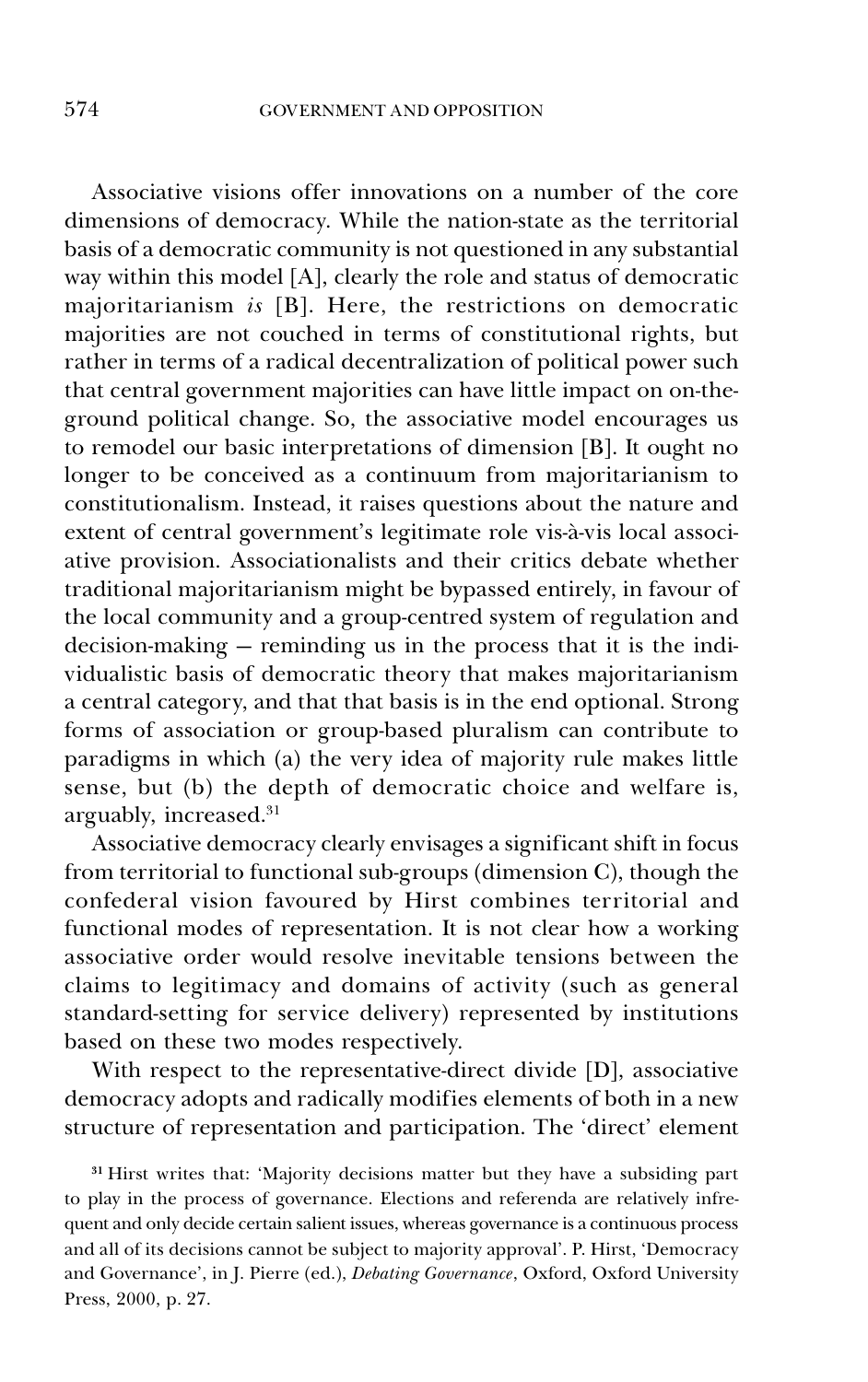is not (primarily, at any rate) exercised through voting, but rather participation in and through associational life of regions and localities. 'Representation' goes beyond the traditional electoralconstituency basis; one's needs are represented through the associations which gain or lose materially according to how well they are perceived to serve the relevant interests. Similarly, democratic accountability takes on a different meaning [E], involving the accountability of local associations both to their members and recipients of their local services, and to central government with respect to maintaining minimum standards for service-delivery. Significant emphasis is placed upon self-determination at the local level in civil society as an alternative to state provision and determination of services (dimension  $F$ ) – activating the participative potential of civil society is close to the heart of associative visions. In short, on various dimensions, the associative model rethinks the meanings of basic democratic concepts and practices.

*Direct Democracy*. Finally, we turn to the oldest innovation in democratic thought — direct democracy. The main recent innovation in this area, in terms of its impact on theory and practice, is the 'party-based' model explained and advocated by Budge.<sup>32</sup> Each of the innovations considered so far has elements which shade into the territory of direct democracy. The local orientation of associative democracy and many ecological visions has a 'direct' quality; this is true of deliberative forums too, insofar as ordinary citizens are free to participate. Even Held writes of the need for cross-border referendums as part of the cosmopolitan model. Once again, the categories we are working with are not watertight.

Budge offers the idea of a party-based direct democracy. As he sees it, such a system involves 'the people' in effect becoming an additional house of a national legislature. Major policy proposals, or bills, passed in the representative legislature would go to a national referendum vote. Propositions would become law only if they passed this test, according to criteria which may include thresholds (or supermajorities) rather than simple majority rule. In this system, political parties would continue to run candidates for elective public offices, form governments, propose legislation, and so forth. In Budge's schema, however, they would in addition campaign for their preferred outcomes in regular policy referendums.

**<sup>32</sup>** I. Budge, *The New Challenge of Direct Democracy*, Cambridge, Polity Press, 1996.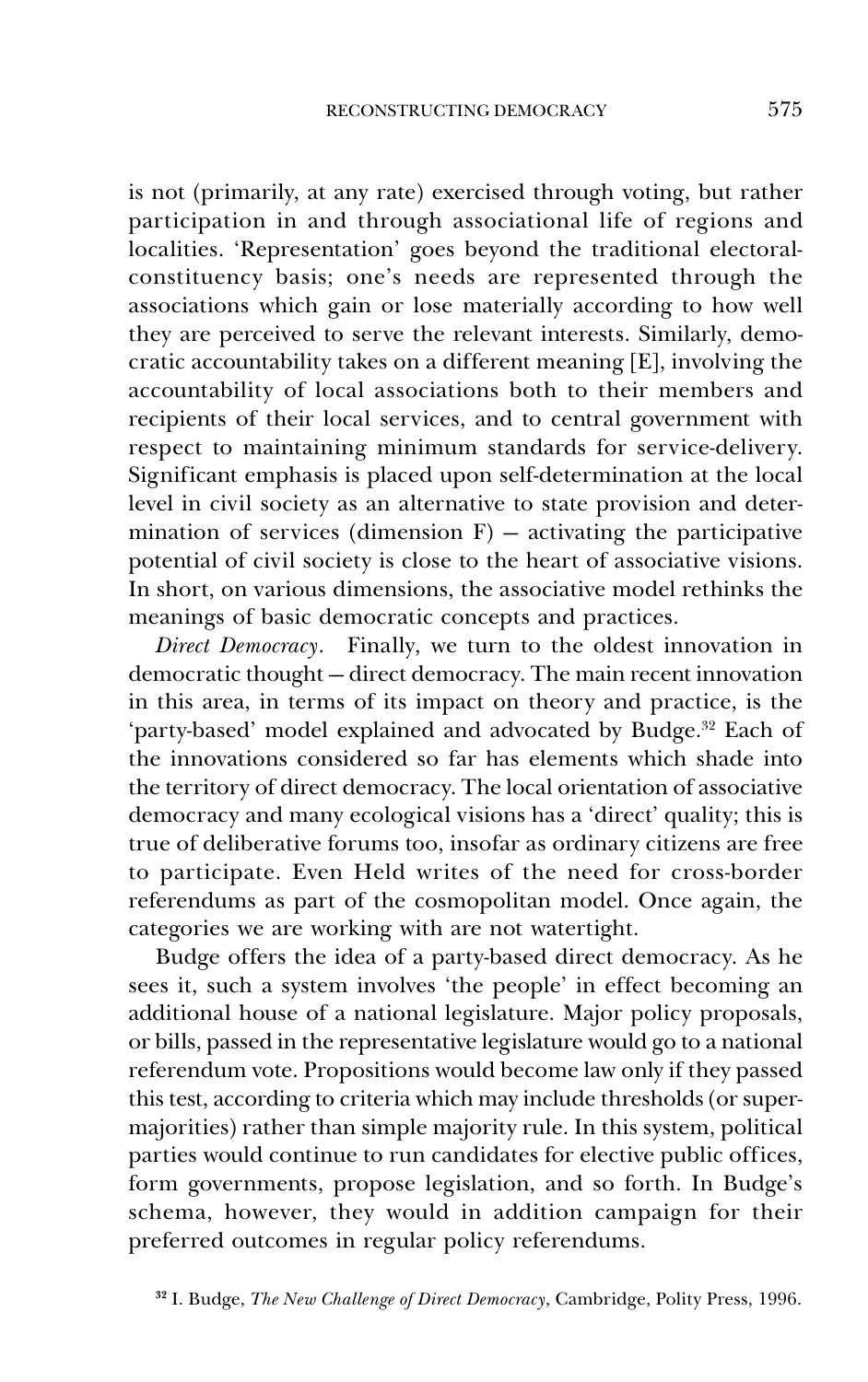Budge is keen to avoid the problems of what he calls 'unmediated' direct democracy — easily dismissed as utopian or unworkable by direct democracy's critics — in which representative or secondary institutions like parliaments, parties and even governments are assumed not to be necessary. Any serious vision of direct democracy today must see it as operating alongside, or more clearly as part of, a larger democratic system which includes (for example) elected parliaments and political parties. It is here that we can see the major contribution to democratic reconstruction of this model — the effective collapsing of any simple and strong distinction between direct and representative democracy, and within that the assertion of new, practical conceptions of direct democracy which challenge the widespread perception that it is unworkable in modern conditions.

In the party-based vision, direct forms of policy accountability via the referendum [E] become much more feasible and desirable since people are now much better educated, and can make sensible choices on policies (especially if still guided by parties). Developments in technology facilitate debate and decision-making capacity for citizens. The suggestion is that higher levels of citizen education, along with widespread access to and capacity to use relevant information, both justify and make practical the view that important government proposals should be put to the people in referendums before becoming law.

One could conjecture that the direct–representative distinction will indeed be, and come to be seen to be, less important in advanced states in the future. This in part reflects the fact that direct democracy requires indirect (representative, administrative, facilitative) institutions for its realistic functioning,<sup>33</sup> such that pressures to increase the scope for direct decision-making will reinforce appropriate indirect structures. One might add in addition that the emphasis on talk, discussion and deliberation is likely to continue to reduce the significance of hard-and-fast representative–direct distinctions — though the importance of voting and elections generally will remain.34

**<sup>33</sup>** This view is elaborated in M. Saward, *The Terms of Democracy*, Cambridge, Polity Press, 1998, part 2 especially.

**<sup>34</sup>** See the critiques of deliberative democracy along these lines offered by M. Saward, 'Less Than Meets the Eye: Democratic Legitimacy and Deliberative Theory', and I. Budge, 'Deliberative Democracy Versus Direct Democracy — Plus Political Parties!', in M. Saward (ed.), *Democratic Innovation*.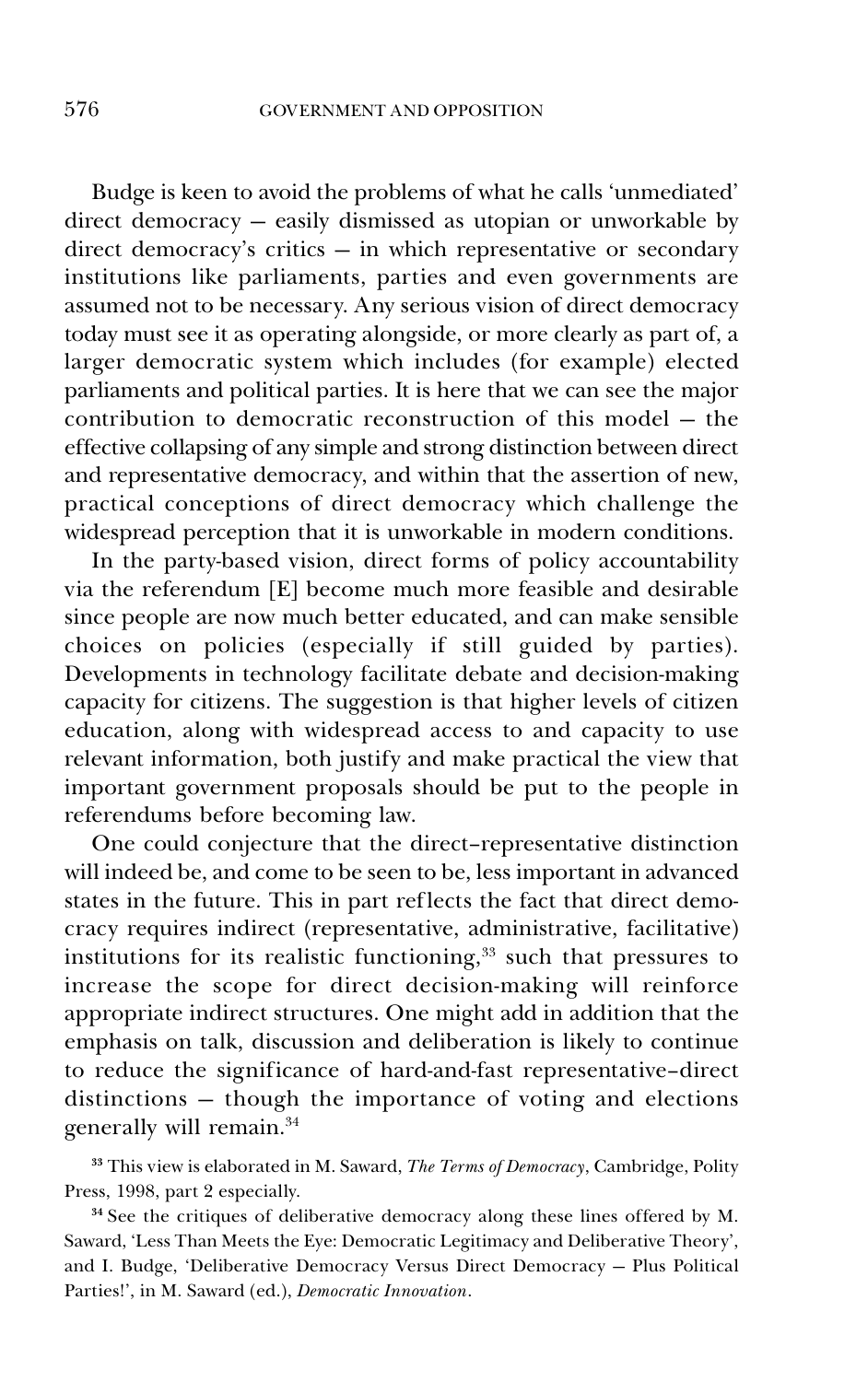#### FROM HERE TO WHERE?

The innovative theories examined briefly above have variously overlapped and diverged in their core concerns and major recommendations, providing a complex and dynamic picture of potential democratic futures. That is to be expected; whatever else it represents, that complexity epitomises the richness of thinking about democracy as democratic theory passes through its current creative phase.

To attempt anything like a comprehensive summary would be foolish. Much less than that, I want to outline very briefly an overarching framework within which important connections can be made across diverse innovative ideas. Although, as we have seen, some innovative ideas call upon insights from neighbouring literatures the ecological drawing on the deliberative, for example — the larger sense is of separate arguments and models going their separate theoretical ways. My view is that an expansive and flexible notion of democratic *procedure* can creatively encompass diverse insights, and in the process show us democratic possibilities that (e.g.) deliberative or ecological models cannot show us on their own.

To a significant extent, the core concerns of most of the innovative ideas discussed crystallize in the particular political devices that they advocate — for cosmopolitans, new supranational confederal arrangements; for deliberative democrats, for example, specific deliberative forums such as deliberative polls; advocates of a 'politics of presence' support (e.g.) guaranteed representation for specific groups; political ecologists advocate (e.g.) proxy representation and special environmental defence institutions; associative democrats favour decision-making by local associations; and direct democrats advocate the use of the initiative and referendum devices. In each case, these devices are allied to other, more familiar ones, like elected legislatures and constitutions conferring civil and political rights. Further, both singly and together, devices *enact principles*: variously autonomy, political equality, inclusion, the common interest, participation.35 In this sense, we can say that principles are primarily

**<sup>35</sup>** Or more precisely, they enact one of a number of reasonable *interpretations* of a principle or principles. Neither devices nor principles can be given a single, correct, properly 'democratic' meaning; their lack of fixed meaning is intrinsic to them. What fixed meaning they have, in given times and places, comes from their relationship to each other as it develops in theoretical and public debate, and not to some reference point or arbiter external to that relationship in that context.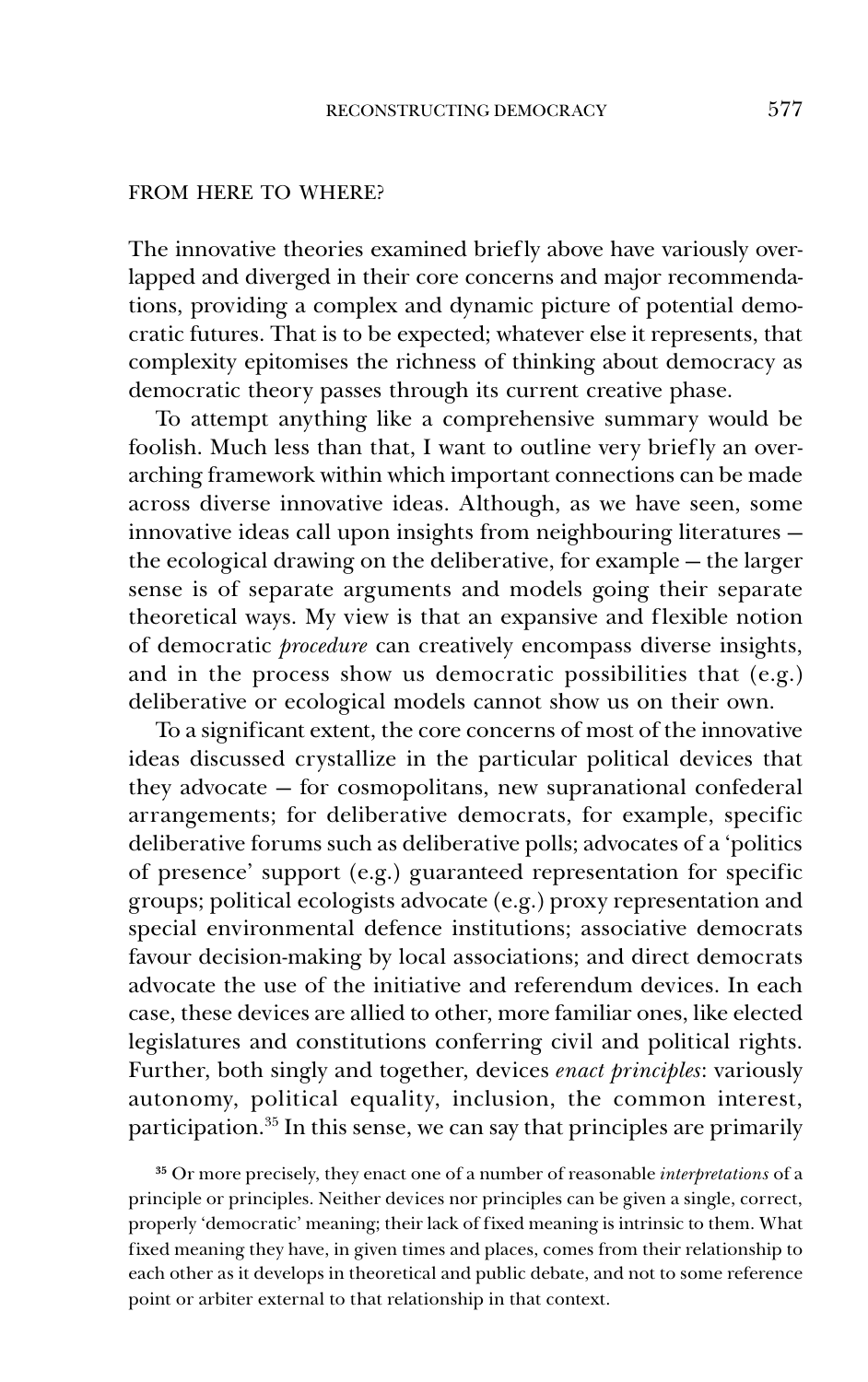things that we *do*, rather than rights or statuses that are conferred*.* 36 A deliberative poll, for example, enacts one sense of the principle of political equality; a policy referendum presents a quite different sense of the same principle. Including both of these devices in a real decision procedure would represent an effort to enact in one procedure different dimensions of political equality and inclusion, for example.

This is a key point. Viewing a democratic procedure as a sequence of devices, deployed so as to evoke certain principles and to provoke certain motivations in different groups and individuals, enables us to make connections across the innovations and the dimensions. Bringing together procedural devices in new combinations enables us (in principle) to pool deliberative, cosmopolitan, ecological and other insights. Various of these insights may be incompatible, of course, and a certain democratic minimum — crucially, the protection of basic individual rights — must always be respected. But without a framework that encourages us to bring diverse innovations together we will be less likely to pinpoint such possible tensions.

Adopting this approach to democratic theory  $-$  a reflexive proceduralism, if you like $37$  – encourages and enables us to conceive of sequences of discrete devices in an enriched, complex and flexible idea of democratic procedure. Why not citizens' initiatives to set the agenda, subsequent deliberative poll and parliamentary deliberation, followed by parliamentary decision to be endorsed by popular referendum, as a vision of a single democratic procedure? My choice of this example is no accident; I have elsewhere put the case in some detail for the radical supplementing of conventional representative institutions with direct democratic devices and the

**<sup>36</sup>** Here I draw loosely on Judith Butler's approach to 'gender'. Butler writes that '. . . the substantive effect of gender is performatively produced . . . gender is always a doing, though not a doing by a subject who might be said to pre-exist the deed . . . There is no gender identity behind the expressions of gender; that identity is performatively constituted by the very "expressions" that are said to be its results'. See J. Butler, *Gender Trouble*, New York and London, Routledge, 1990, pp. 24–5.

**<sup>37</sup>** The approach is distinctively *proceduralist* in that it is focused on the shaping of political procedures, and it accepts outcomes as legitimate if they have been produced by a certain procedure. It is *reflexive* in that it conceives of democratic principles and devices adjusting meanings and functions according to information about their own practice, and changing shape according to their terrain (country, culture).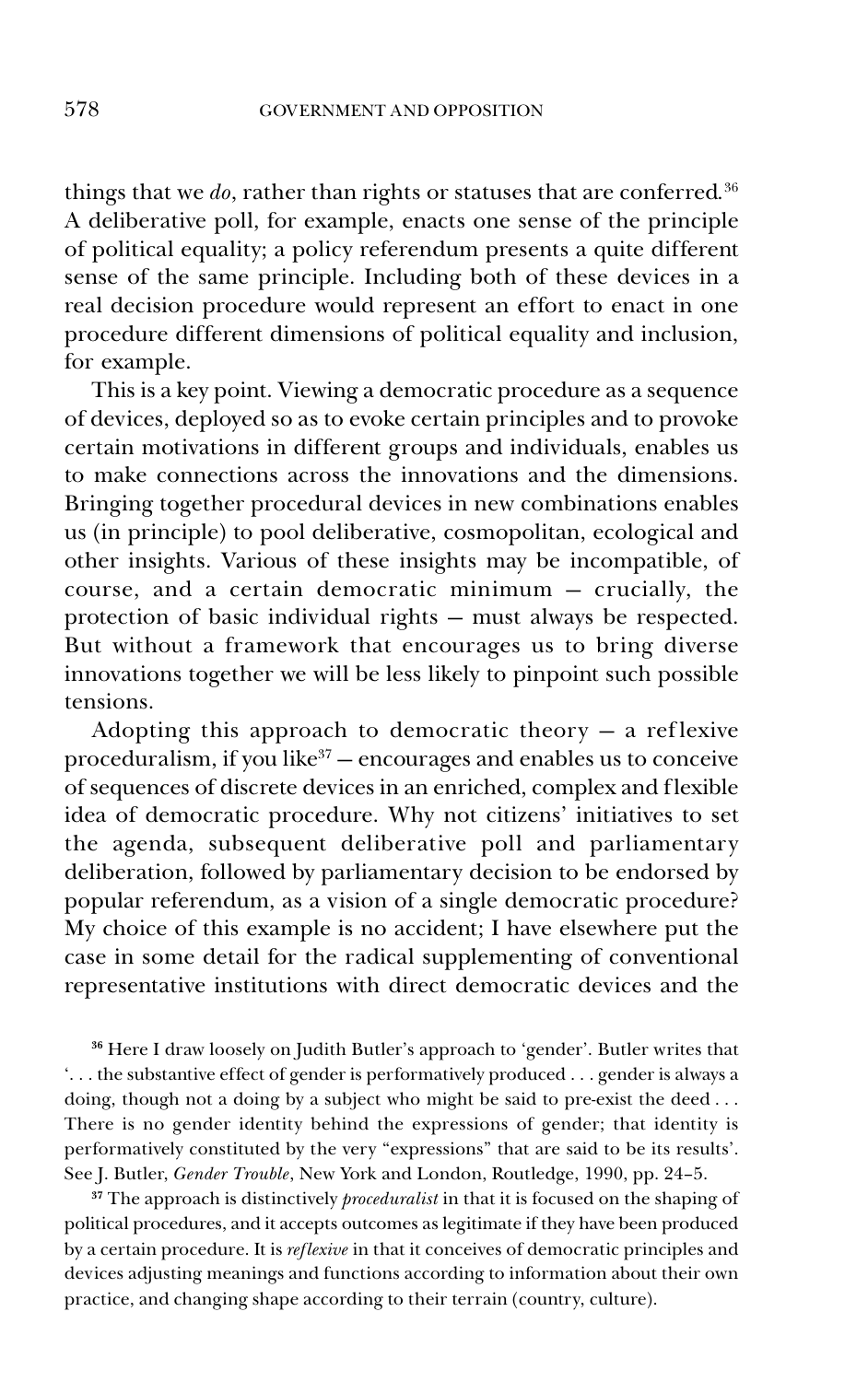institutions required to ensure their adequate functioning,<sup>38</sup> and the deeply flawed nature of deliberative democrats' common dismissal of direct democracy in modern states,<sup>39</sup> and so will not repeat myself here. Note, however, the potential for such a compound decision-making procedure to provide political elites in particular with incentives to explain and defend key proposals in public in ways that (for example) the operation of the UK governmental and policy system currently does not. Including a referendum requirement for major new laws (as in Budge's recommendations) would create an incentive for policy advocates to put proposals in accessible language; including a statistically representative deliberative forum, prior to legislative consideration and a referendum, might encourage relatively impartial consideration of how proposals could affect different groups in society. Picked up from different streams in democratic theory debates, these devices taken together enact specific versions of principles of equality, public interest, inclusion and participation.

Of course I acknowledge the fact that constructing purely theoretical democratic procedures is little more than an academic parlour game; the design of *real* procedures must work within specific political cultures, limited time-frames, fundamental disagreement and confusion about means and ends, and with the institutions that exist rather than wholly innovative blueprints.40 At the same time, we are not entirely incapable of shaping elements of our political world, using ideas in the first instance. A f lexible framework that encourages democratic innovation can be an important ingredient in keeping democratic practice up to date in the face of tremendous social and technological pressures. Such is the rich variety of democratic innovations today that we need a rather abstract, minimalist framework within which we can begin to see how apparently quite different innovations can be productively linked. Theories of 'prefix democracy' ('deliberative', 'associative',

**<sup>38</sup>** See Saward, *The Terms of Democracy*, part II especially, for an extended defence of this view.

**<sup>39</sup>** See M. Saward, 'Direct and Deliberative Democracy', paper delivered at the conference 'Deliberating about Deliberative Democracy', University of Texas at Austin, February 2000.

**<sup>40</sup>** An excellent account of these and related issues of institutional design can be found in R. E. Goodin, 'Institutions and Their Design', in Goodin (ed.), *The Theory of Institutional Design*, Cambridge, Cambridge University Press, 1996.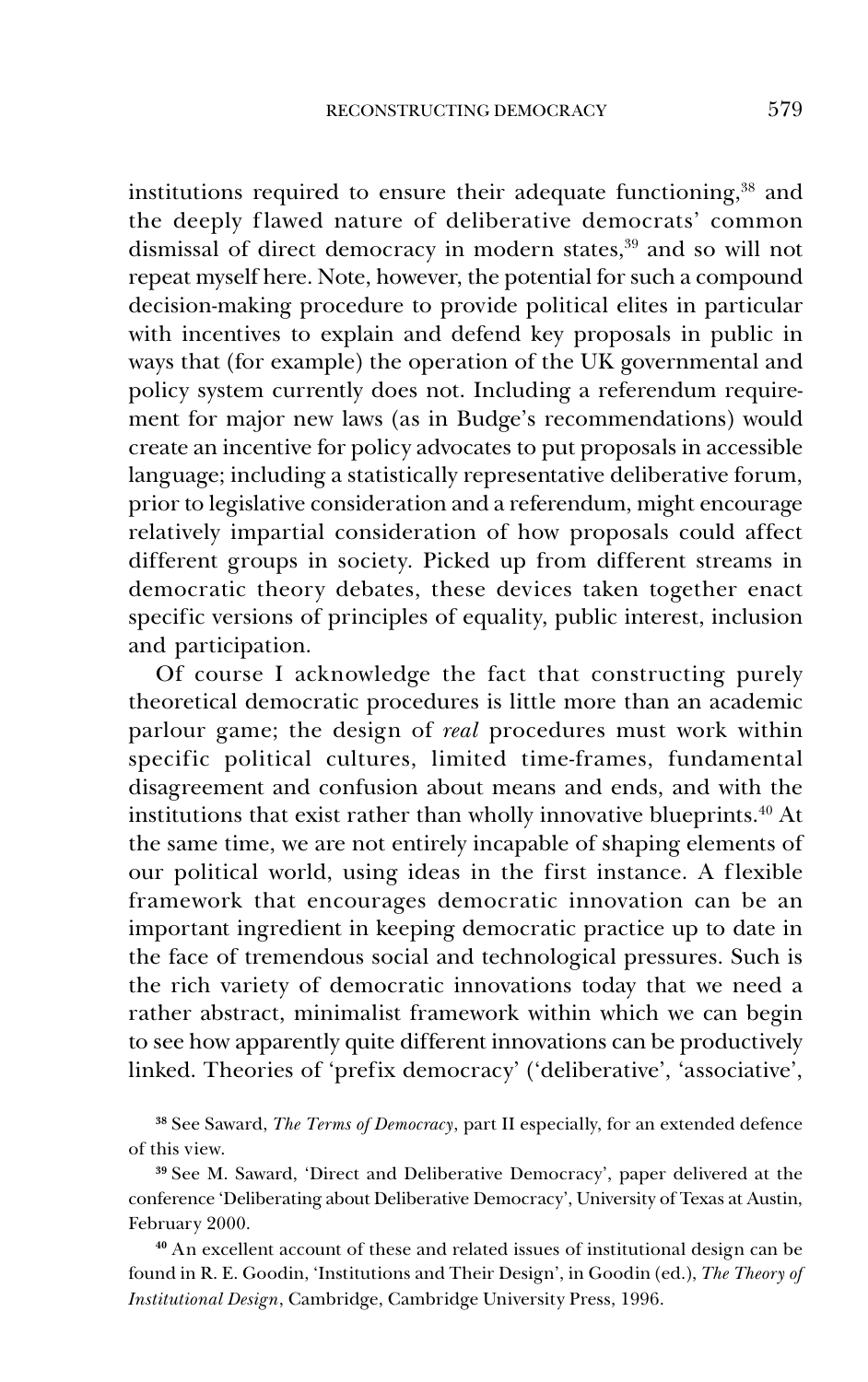'direct', 'ecological') can be too partisan and partial. By renewing and expanding the idea of a democratic procedure, we can weigh the rich array of new, alternative conceptions of democratic decisionmaking without in principle reducing democracy itself to any one of its specific institutional possibilities.

Some will find such a proceduralist framework to be lacking specific recommendations. At one level, that is quite deliberate. Sometimes in ongoing and complex debates such as those about the character of democratic systems it is necessary to step back, to take stock of key assumptions and to think about making connections between disparate, seemingly separate elements and positions in the debate. An argument for a new proceduralism in democratic theory is a second-order argument: not a specific, first-order vision of what democracy ought to look like, but rather a way of thinking through and evaluating various such visions. This article started by noting the multi-sidedness of the current wave of innovation in democratic theory. Straightforward 'legislation' (or stipulation) of what democracy must mean and how it must be practised is too blunt an approach. The inherent plurality of meanings of democratic principles, and the wide variety of devices for their democratic enactment, will always render such efforts ultimately futile. In line with this view, I suggest that the most defensible approach to democratic theorizing today is a form of 'interpretive reason' which is 'engaged in dialogue where legislative reason strives for the right to soliloquy'.<sup>41</sup> A flexible proceduralism fosters creative interpretation of familiar democratic institutions and processes, as well as considering how these might adapt to changing environmental circumstances. It can do so as part of a conversation in which no single blueprint can rightly be seen as surpassing all other interpretations.

Further, many will object to 'proceduralism', which gets a rather bad press generally in political theory. Often, this is because it is wrongly identified simply with attachment to the majority rule device;42 in addition, it is claimed that there can be no independent standards of political or moral rightness restricting democratic outcomes. Proceduralism, in this way, looks vulnerable to alternative

**<sup>41</sup>** Z. Bauman, *Intimations of Postmodernity*, Cambridge, Polity Press, 1992, p. 126.

**<sup>42</sup>** This is the case for example in Gutmann and Thompson, *Democracy and Disagreement*.